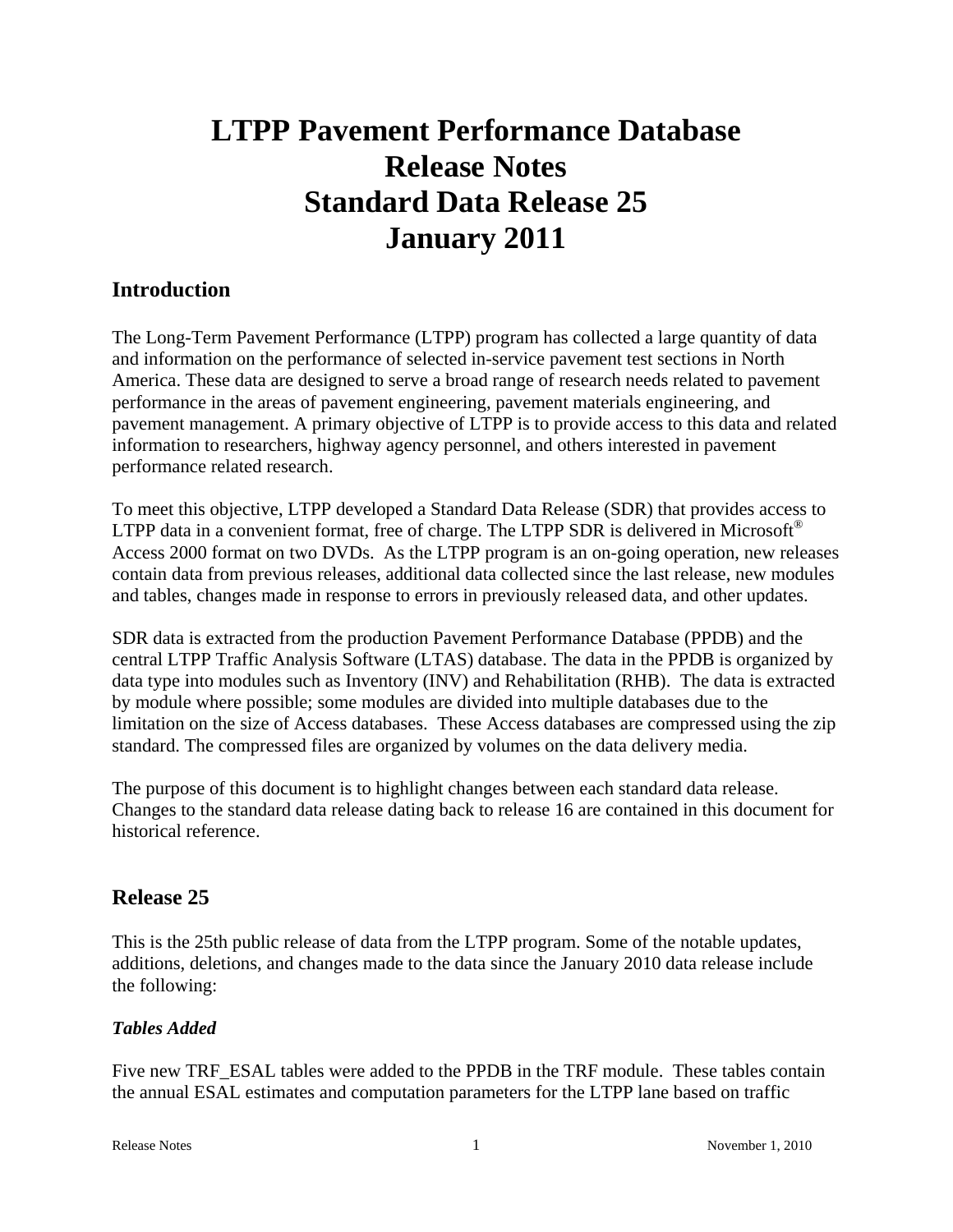monitoring measurements and computed using the 1993 AASHTO Guide for Design of Pavement Structures methodology. Previously, these tables and the associated computation program were contained on the Reference Library disk as part of the ESALCalc utility software that was distributed with the SDR.

- TRF\_ESAL\_AC\_THICK. This table contains the thicknesses and other various properties of the layers in an AC pavement used to calculate ESALs. There may be slight differences between these thicknesses and those in SECTION\_LAYER\_STRUCTURE based on the input needs of the software.
- TRF\_ESAL\_COMPUTED. This table contains the yearly ESAL estimates for each section with an acceptable sample of axle load measurements contained in the LTPP database in the indicated year.
- TRF\_ESAL\_DRAINAGE\_COEFF. This table contains the drainage coefficient for unbound base and subbase layers used in the ESAL calculation and the climate zone that the coefficient is based upon.
- TRF\_ESAL\_INPUTS\_SUMMARY. This is the master table which contains a summary of all of the input data used in the annual ESAL estimate. It includes properties such as pavement type, functional classification, climatic characterizations, and general structural properties.
- TRF\_ESAL\_PCC\_COMP\_THICK. This table contains the values used to compute the value of the effective thickness of the PCC layers used in the ESAL calculation. The table includes information on the thickness of multiple PCC layers and whether or not they are bonded.

One new table was added in the LTAS database.

• HH CL CT. This table contains the hourly classification volumes from classification records primarily for sites included in the SPS Traffic pooled fund for site validation.

# *Other Notes*

RHB\_ACO\_ SP\_MIX\_PROP is included in the release for the first time. Although this table has existed for some time now, it had not previously been populated, and was therefore not included in the Standard Data Release. There is now one record in this table.

The TST\_PC03 data has again been updated with new information provided by the lab. This includes some new data not previously available, and some replacement data.

The SURVEY\_WIDTH fields in the MON\_DIS\_\* tables have been updated. However, there are still approximately 700 manual distress surveys from the Southern Region that have not had the SURVEY\_WIDTH field populated. Data users interested in this missing data should contact LTPP Customer Support Service Center since by the time of this data release this missing data will be available.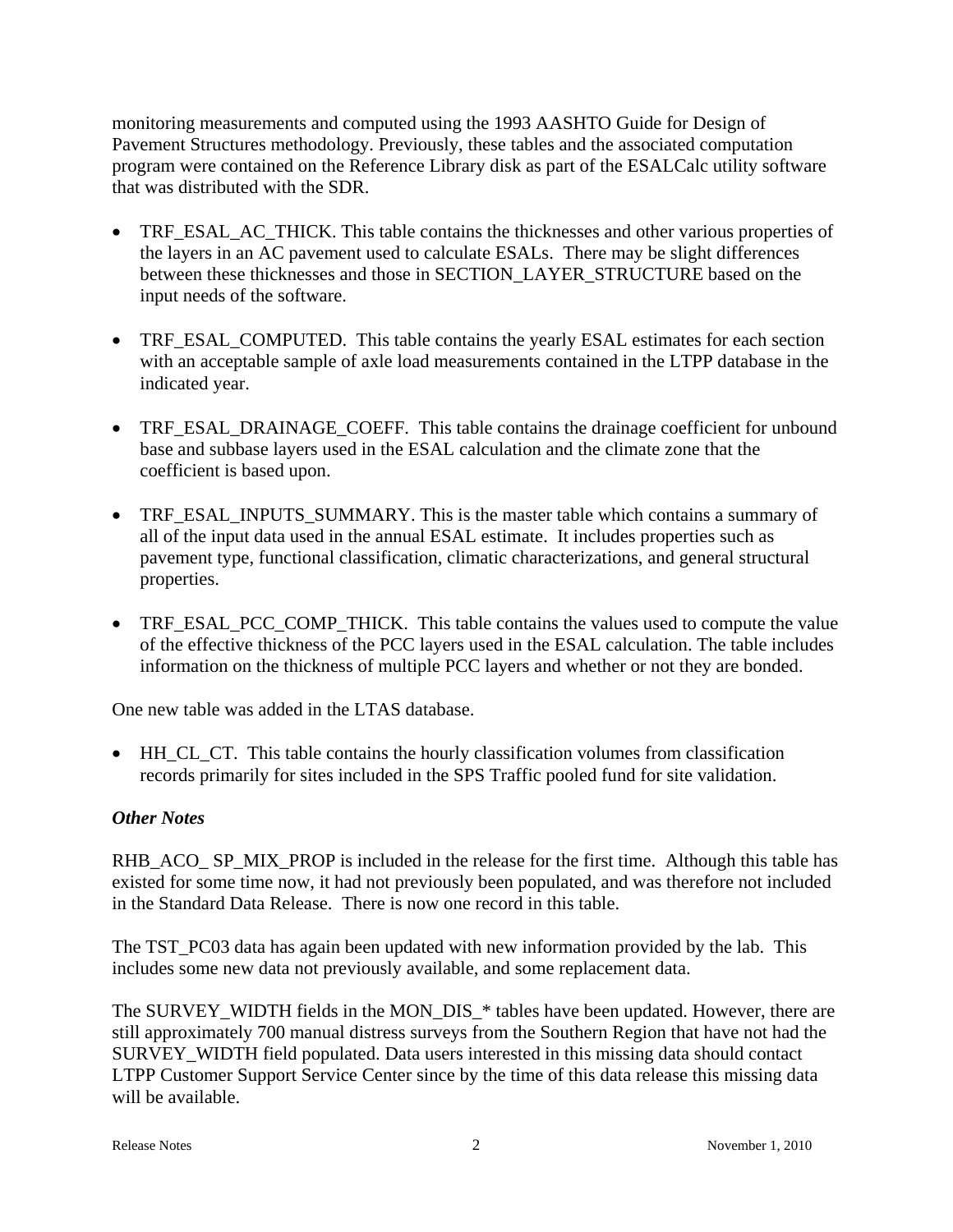Traffic data for all lanes reported to the LTPP program have been added to the LTAS DB. Previously, traffic data for only the LTPP study lane were available.

Data issues significant enough to affect proper interpretation of the DLR data contained in SDR 25 and all previous data releases have been found. LTPP efforts to correct and enhance this data have not been completed. Because of these problems, those wishing to analyze the DLR data should not use the data provided in SDR 25 without first contacting LTPP Customer Support Service Center at LTPPINFO@dot.gov to obtain information on identified problems and request corrected data.

# **Release 24**

This is the 24th public release of data from the LTPP program. Some of the notable updates, additions, deletions, and changes made to the data since the January 2009 data release include the following.

# *Tables Added*

Two new MON\_DRAIN\_PERM tables. These tables contain measurements and calculations made as part of the drainage study undertaken as part of NCHRP project 1-34D and included in the final report – NCHRP report 583 'Effects of Subsurface Drainage on Pavement Performance'.

- MON\_DRAIN\_PERM\_CALC. This table contains the calculated permeability and other drainage characteristics resulting from NCHRP 1-34D. The values in these new MON\_DRAIN tables were taken from the appendices in the report.
- MON\_DRAIN\_PERM\_MEAS. This table contains the field measurements made in support of the permeability calculations conducted as part of NCHRP 1-34D. These values are necessary to get the values in the MON\_DRAIN\_PERM\_CALC table.

Nine new TST\_ESTAR tables. These tables house the newly developed dynamic modulus  $|E^*|$ computed parameter data, which contain the inputs used by the developed Artificial Neural Network (ANN) models as well as the outputs those models created. Dynamic modulus,  $|E^*|$ , is a fundamental property that defines the stiffness characteristic of hot mix asphalt (HMA) mixtures as a function of loading rate and temperature. Details on the models and intermediate calculations can be found in the report *LTPP Computed Parameter: Dynamic Modulus* included on the LTPP Reference Library distributed with the SDR.

 TST\_ESTAR\_MASTER. This is the master linking table for all of the new TST\_ESTAR tables. It contains the information necessary to relate the information in the tables keyed with the ESTAR\_LINK field to the rest of the database.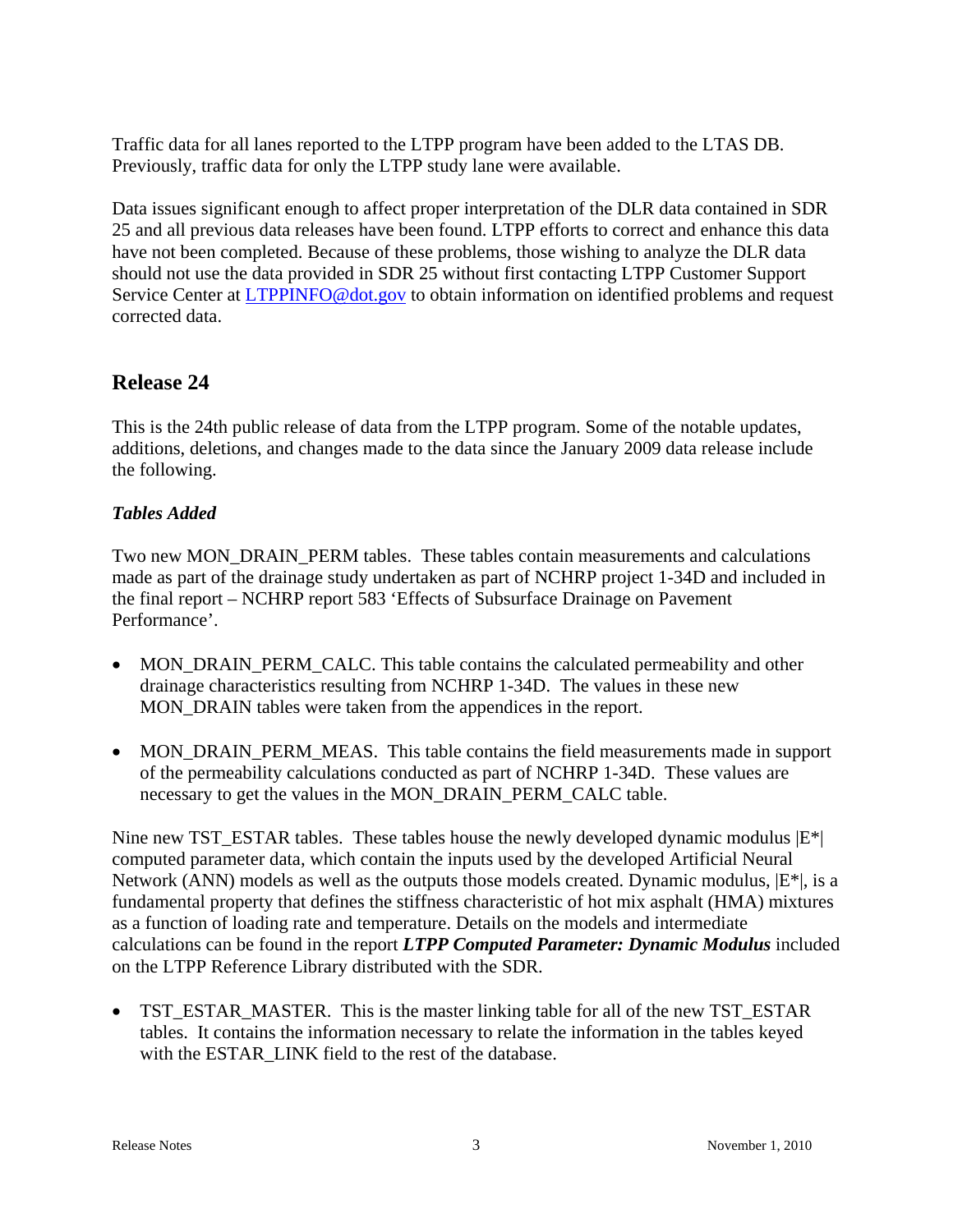- TST\_ESTAR\_GSTAR\_CAM\_COEFF. This table contains the coefficients necessary to use the Christensen-Anderson-Marasteanu (CAM) model to predict  $|G^*|$  input values.
- TST\_ESTAR\_GSTAR\_INPUT. This table contains the  $|G^*|$  information used as input to the two G\* based E\* ANN models.
- TST\_ESTAR\_VISC\_MODEL\_COEFF. This table contains the A and VTS values used to generate the input viscosity values.
- TST ESTAR VISC INPUT. This table contains the viscosity values used as input to the two viscosity based |E\*| ANN models.
- TST\_ESTAR\_VOLUM\_INPUT. This table contains the volumetric data (VMA and VFA) used in the  $|G^*|$  and viscosity based  $|E^*|$  ANN models.
- TST\_ESTAR\_MR\_INPUT. This table contains the resilient modulus data used in the resilient modulus based |E\*| ANN model.
- TST ESTAR MODULUS. This table contains the modulus values predicted by the various  $E^*$  models for a given temperature and frequency. The data in this table is very similar to the data required for input into the MEPDG.
- TST\_ESTAR\_MODULUS\_COEFF. This table contains the Sigmoidal and Shift Factor fitting function coefficients. These values are developed from the modulus values contained in the TST\_ESTAR\_MODULUS tables, and will fail QC if the resulting curve does not match the modulus values well enough.

The LTPP Traffic Analysis database has been added as a separate set of databases. This database contains daily and monthly traffic data used in the annual traffic estimates stored in the pavement performance database, traffic monitoring equipment locations, statistical summaries used in the quality review of traffic data, data errors, and other information used in the traffic data review and analysis procedure. The database is structured as a standalone series of ACCESS databases following the same type of functional structure as the pavement database.

The following tables will be included as part of this new LTAS database:

- COMP AX. This table contains comparison data sets for axle distributions based on 14 days of weight data immediately after a site validation for SPS-1, -2, -5 and -6 sites.
- COMP\_CL\_CT. This table contains comparison data sets for vehicle counts based on 14 days of classification data immediately after a site validation for SPS-1, -2, -5 and -6 sites.
- COMP GVW. This table contains comparison data sets for GVW distributions based on 14 days of weight data immediately after a site validation for SPS-1, -2, -5 and -6 sites.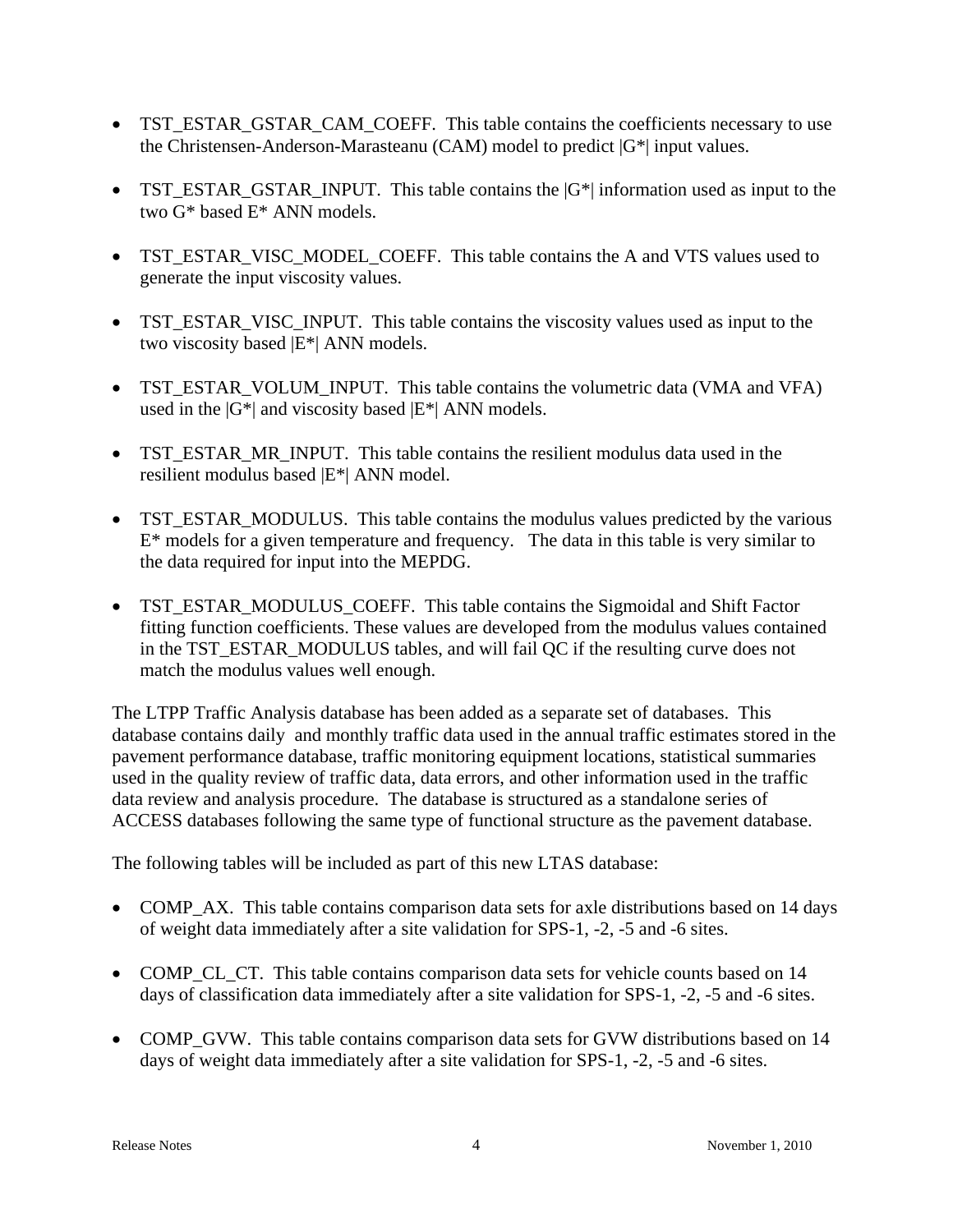- COMP WT CT. This table contains comparison data sets for vehicle counts based on 14 days of weight data immediately after a site validation for SPS-1, -2, -5 and -6 sites.
- DD AX. This table contains daily axle group counts by vehicle class and axle group using the agency's classification scheme.
- DD\_CL\_CT. This table contains count data by site, year, month, day, lane, and direction for based on classification data records using the agency's classification scheme.
- DD\_GVW. This table contains daily GWV data by vehicle class using the agency's classification scheme.
- DD WT CT. This table contains count data by site, year, month, day, lane, and direction for based on weight data records using the agency's classification scheme.
- ERR\_CL. This table contains a record for each lane and direction by date that was rejected in processing classification data.
- ERR WT. This table contains a record for each type of error encountered for each lane and direction by date while processing weight data.
- ESAL FACTOR SN  $5$  PT  $2\,$  5. This table is hard coded with the factors to be used in computing average ESALs per vehicle for the purposes of graphical evaluation of relative changes in loading. The factors are for a flexible pavement with a structural number of 5 and a terminal serviceability of 2.5.
- ESAL\_PER\_VEH. This table contains for every site, year, month, lane, direction and vehicle class the average ESALs per vehicle based on the ESAL factors found in ESAL\_FACTOR\_SN\_5\_PT\_2\_5. They are used solely for evaluating reasonableness of weight data.
- MM\_AX. This table contains monthly axle group counts by day of week by vehicle class for buses and trucks using the Traffic Monitoring Guide (TMG) 13-bin scheme.
- MM\_CT. This table contains monthly vehicle class counts summarized separately for weight and class data by day of week using the TMG 13-bin scheme.
- MM\_GVW. This table contains monthly GVW data by day of week by vehicle class for buses and trucks using the TMG 13-bin scheme.
- SHRP\_INFO. This table describes the relationship between an LTPP section or project and the traffic data collected used as inputs to estimation of pavement loading.
- SITE\_EQUIPMENT\_INFO. This table is used to identify the type of equipment installed and the classification schemes being used with that equipment.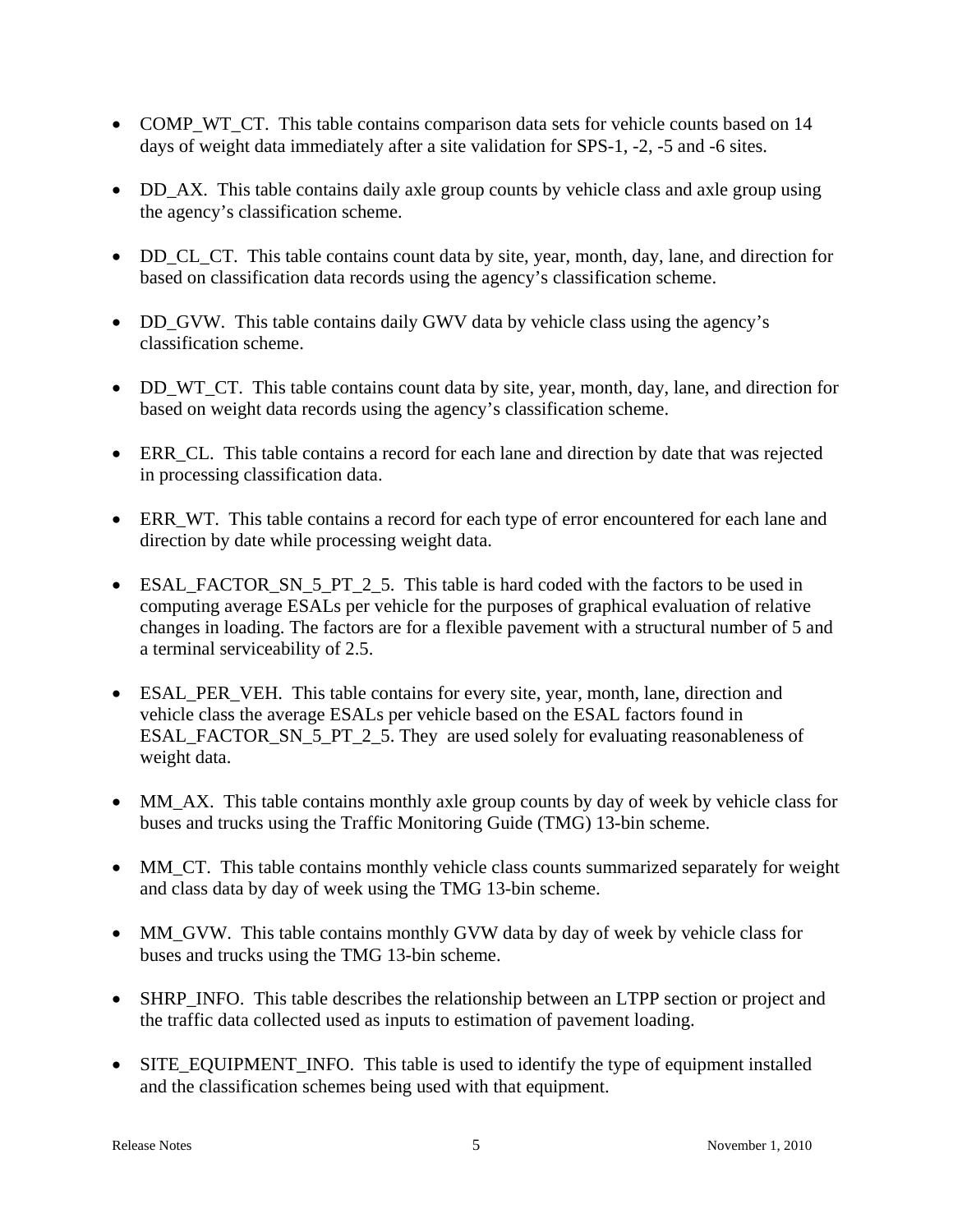- SPSWIM\_VALIDATION\_INIT. This table contains a listing of all sites being validated by the SPS WIM Pooled Fund Study including date of initial validation
- STAT QC A AX. This table contains first axle weights by site, year, month, day, lane, direction, vehicle class, and axle group using the agency vehicle classification scheme.
- STAT\_QC\_A\_AX\_9\_DD. This table contains average steering axle weights and their standard deviations for all class 9 vehicles as population and for class 9 vehicles weighing 60,000 pounds or more where a class 9 is not necessarily a 5-axle tractor trailer combination.
- STAT OC BC AX. This table contains B-C axle weights by site, year, month, day, lane, direction, and vehicle class using the agency vehicle classification scheme. The B-C axle is axles 2 and 3 from the front of the vehicle separated by 8 feet or less.
- STAT\_QC\_BC\_SPACE. This table contains B-C axle spacing by site, year, month, day, lane, direction and vehicle class using the agency vehicle classification scheme.
- STAT\_QC\_GVW\_9\_DD. This table is used to accumulate gross vehicle weights of class 9 vehicles in kips where a class 9 is not necessarily a 5-axle tractor trailer combination. The data is stored by site, year, month, day, lane and direction.
- TRAFFIC ANALYSIS TRACKER. This table tracks when daily, monthly, and annual summaries and annual estimates were last updated.
- TRAFFIC\_CLASS\_CONVERT\_DATA. This table describes how the agency classes are divided among the TMG 13-bin classification scheme being used for LTPP reporting purposes.
- TRAFFIC\_CLASS\_CONVERT\_MASTER. This table has a minimum of two records for every state or province in SHRP\_INFO covering the entire LTPP study period 1/1/1990 to 12/31/2015. One refers to the relationships for classification data, the other to those for weight data.
- TRAFFIC\_CODES. This table contains a listing of all of the codes used by the traffic tables.
- TRAFFIC\_CODE\_TYPES. This table contains the codes and the sources used in creating the Codes List report for the traffic data base.
- TRAFFIC\_PURGES. This table contains purges pending or applied to traffic data.
- TRAFFIC\_REGIONS. This table contains the correspondence between the state code and the region that the state belongs.
- TRAFFIC RS CHANGES. This table stores information on changes made to record status including the reason(s) why the modification was made.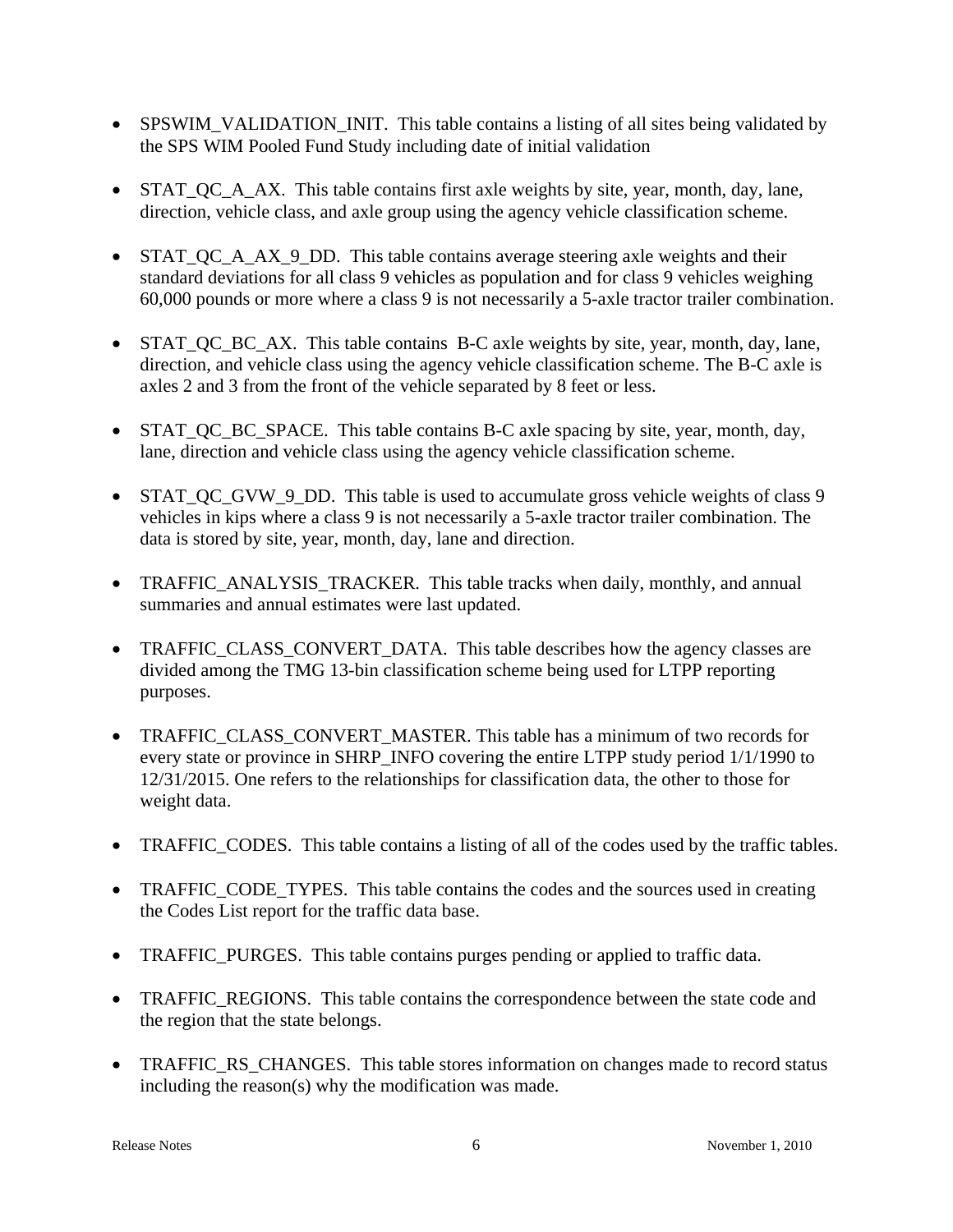- TRAFFICDD. This table is the data dictionary for the LTAS database, and provides a listing of all data tables and their associated fields for the LTPP traffic analysis software.
- TRAFFICTD. This table provides a description of all data tables used for the LTPP traffic analysis software.
- TRF\_MONITOR\_AXLE\_DISTRIB. This table has annual estimated axle distributions by vehicle class and axle group for the LTPP lane only. It is identical to the table of the same name in the pavement database.
- TRF\_MONITOR\_LTPP\_LN. This table has annual estimated counts by vehicle class and axle group for the LTPP lane only. It is identical to the table of the same name in the pavement database.
- YY AX. This table contains yearly axle group counts by day of week by vehicle class for buses and trucks using the Traffic Monitoring Guide (TMG) 13-bin scheme.
- YY\_CT. This table contains yearly vehicle class counts summarized separately for weight and class data by day of week using the TMG 13-bin scheme.
- YY GVW. This table contains yearly GVW data by day of week by vehicle class for buses and trucks using the Traffic Monitoring Guide (TMG) 13-bin scheme..

Additionally, two mostly empty databases are included – one with all the PPDB tables and one with all the LTAS tables. The PPDB database is included in Volume 1 and is named SKELETON. The tables normally contained in the Administration module are populated in this database, but the rest are unpopulated. The LTAS database is included in Volume 5 and is named TRAFFIC\_SKELETON. Again, the tables that contain more general administrative information are populated. These databases may serve as a useful tool for those wishing to create project level databases or create a version of the tables in an alternate format.

# *Other Notes*

The TST\_PC03 (PCC Coefficient of Thermal Expansion) table has been altered somewhat with the addition of several new fields. TEST\_SEQUENCE is included to indicate several tests on the same sample; EQUIP\_MANUFACTURER contains codified manufacturer information; PRIMARY\_AGG\_CLASS and SECONDARY\_AGG\_CLASS replace the old AGGR\_TYPE\_PCC field and use codified values instead of the open text previously used.

Additionally, the data in TST\_PC03 has been updated with new information provided by the lab. The new data set includes a significant increase in the number of available records, and replaces the previous data set entirely, which was incorrect due to faulty calibration values.

The profile elevation data in MON\_PROFILE\_DATE for manual Dipstick measurements has been updated since the last release using a corrected algorithm. The previous values were generally not filtered correctly and had large values reflecting actual elevation changes in the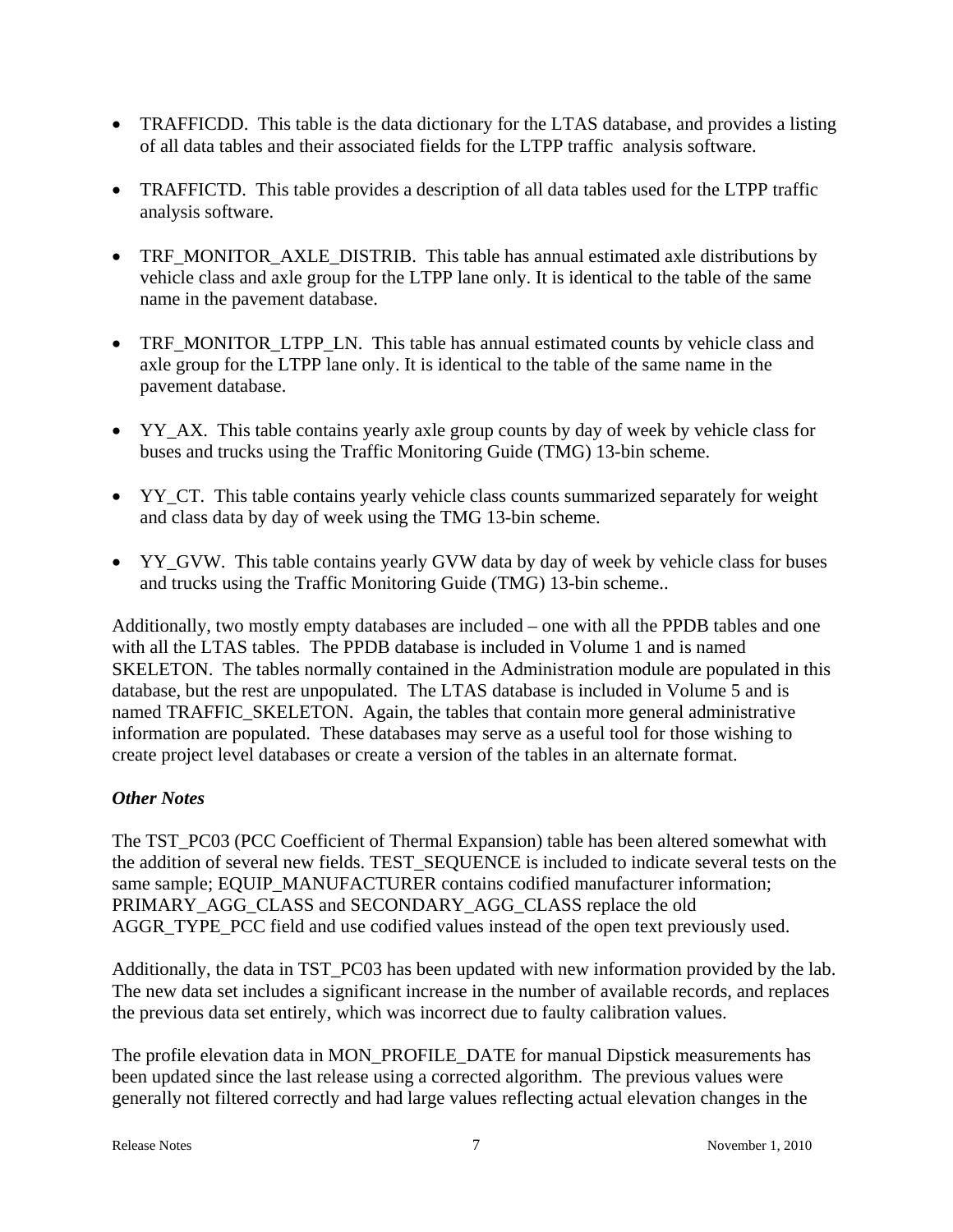pavement surface. The new process removed these elevations changes and presents the Dipstick data consistently with the data collected by the inertial profilers.

Nearly 1000 new values have been added to the SURVEY\_WIDTH field in the MON\_DIS\_PADIAS42\_AC, MON\_DIS\_PADIAS42\_CRCP, and MON\_DIS\_PADIAS42\_JPCP tables. These values were taken from the distress maps by the MRL contractor.

# **Release 23**

This is the 23<sup>nd</sup> public release of data from the LTPP program. Some of the notable updates, additions, deletions, and changes made to the data since the January 2008 data release include the following

# *Tables Added*

SECTION\_LAYER\_STRUCTURE . This table is a master pavement layer structure table. It is a copy of the contents of the TST\_L05B table. It was added to the administration module and is included in all MS Access pavement databases in the SDR for user convenience.

TRF\_MEPDG\_HOURLY\_DIST. This table contains annual average hourly distribution of trucks by hour in the LTPP lane. The computations were performed following the algorithm contained in the Mechanistic-Empirical Guide for the Design of New and Rehabilitated Pavement Structures developed under NCHRP project 1-37A.

SMP\_FROST\_PRESENCE. This table contains the number of frozen layers on a test day from interpretation of the measurement on SMP test sections.

# *Tables Removed*

MON\_DIS\_PADIAS\_CRCP. This table was removed since it is now empty. Records from the MON DIS PADIAS tables are removed when matching records are contained in the MON\_DIS\_PADIAS42 tables. This means all of the data previously in the table was reinterpreted using the newer method.

RHB\_CMRAP\_MIX\_PROP. The three records which used to be in this table were removed in reaction to a Data Analysis Operations Feedback Report. Since the table was now empty it was removed from the data release.

MEPDG AX BINS. Although the MEPDG tables in release 22 were renamed in release 23, this table was removed since the information that was previously contained in the table was added to the the renamed TRF\_MEPDG\_AX\_DIST table.

# *Other Notes*

RHB\_ACO\_SP \_PROP is included in the release for the first time. Although this table has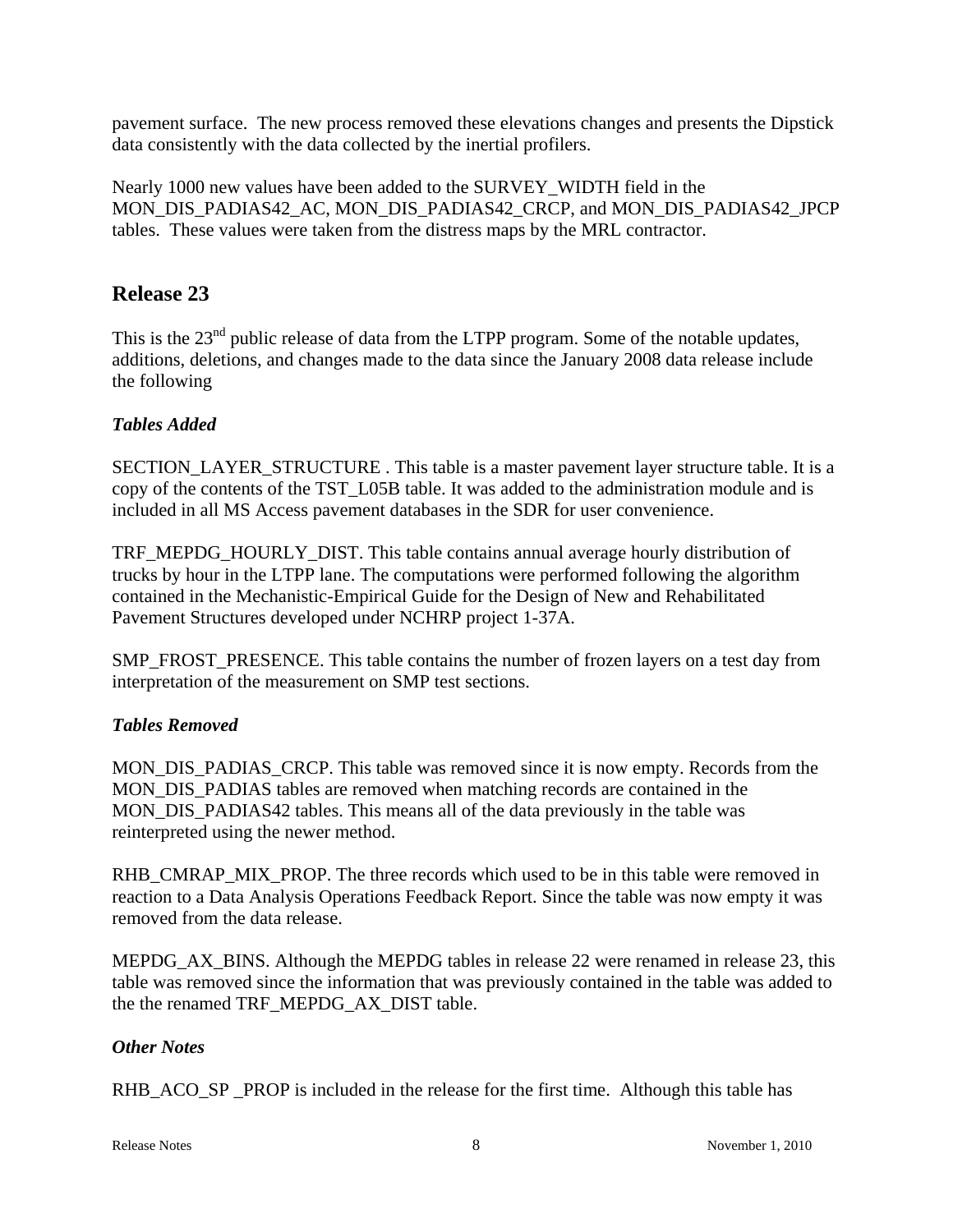existed for some time now, it had not previously been populated, and was therefore not included in the Standard Data Release.

The tables named MEPDG  $*$  in release 22 were renamed TRF\_MEPDG as follows: MEPDG\_ADTT\_LTPP\_LN was renamed TRF\_MEPDG\_AADTT\_LTPP\_LN MEPDG\_AXLE\_DIST was renamed TRF\_MEPDG\_AX\_DIST MEPDG\_AXLE\_DIST\_ANL was renamed TRF\_MEPDG\_AX\_DIST\_ANL MEPDG\_AXLE\_DIST\_ANL\_VAR was renamed TRF\_MEPDG\_AX\_DIST\_ANL\_VAR MEPDG\_AXLE\_PER\_TRUCK was renamed TRF\_MEPDG\_AX\_PER\_TRUCK MEPDG\_MONTHLY\_ADJ\_FACTORS was renamed TRF\_MEPDG\_MONTH\_ADJ\_FACTOR MEPDG\_VEHICLE\_CLASS\_DIST was renamed TRF\_MEPDG\_VEH\_CLASS\_DIST

The new tables were added to the TRF module in the SDR.

In the TRF\_MEPDG\_AX\_DIST table, records where the percentage distribution value for the axle bin weight range was zero, were added to the table. Previously the zero values were left out of the MEPDG\_AXLE\_DIST table. The resulting increase in size of the table requires that it be split into five databases due to the limitation of the size of MS Access tables.

This data release contains an update of the climate tables in the CLM module with new data through 2006. For this update, the virtual weather stations statistics were recomputed using the new test section coordinates contained in the SECTION\_COORDINATES table.

The data contained in the SMP\_FREEZE\_STATE and SMP\_FROST\_PENETRATION table were replaced with the results of a LTPP analysis project which reinterpreted all of the frost measurements on SMP test sections. The new table SMP\_FROST\_PRESENCE was added as part of this effort.

During the final processing of the upload data it was discovered that the majority of profile elevation data contained in the MON\_PROFILE\_DATA tables from manual Dipstick measurements had not been filtered in accordance with LTPP guidelines. The problem was traced back to an incorrect setting in the ProQual program used to process LTPP longitudinal profile data prior to upload into the database. While filtered profile data was used in the computation of the ride statistics, the wrong set of profile elevation measurements was loaded into the database. The problem was not able to be corrected prior to the data release. This problem is also present in other data releases.

In the SECTION\_COORDINATES table, project level entries were added for all SPS sites. When individual test section coordinate measurements were available using the new global positioning equipment, the SPS project level ID was set to the coordinates of the first test section at the site in the direction of traffic. When new measurements were not available, older measurements were used to populate these records. All SPS sites now contain an entry in the SECTION\_COORDINATES table. Use of the SPS\_GPS\_LINK table is no longer necessary to find the location of SPS site linked to a GPS section.

The SURVEY\_WIDTH field in the MON\_DIS\_PADIAS42\_AC,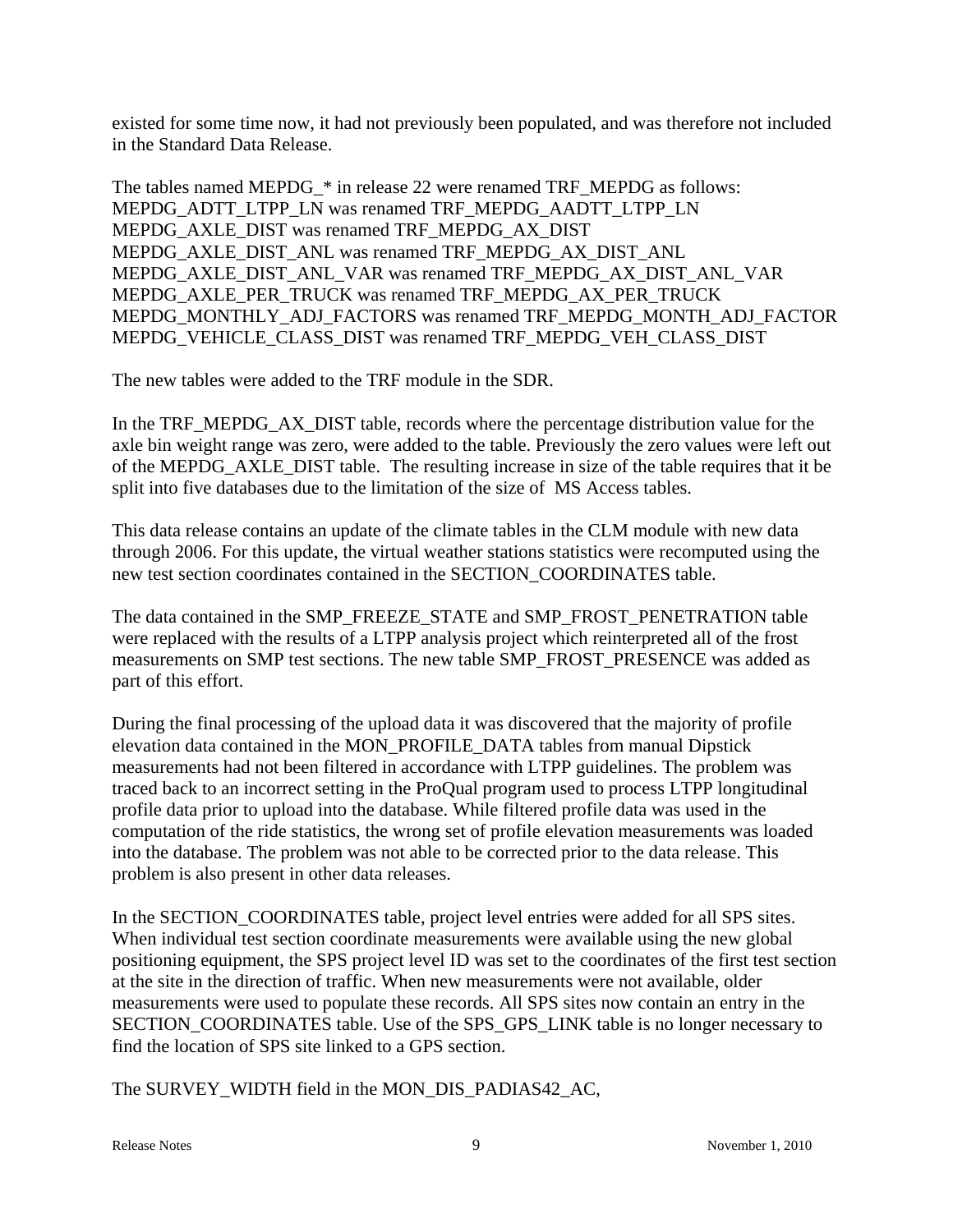MON\_DIS\_PADIAS42\_CRCP, and MON\_DIS\_PADIAS42\_JPCP tables were populated with information extracted from the raw survey reports contained in the AIMS data files. The SURVEY\_WIDTH field was added to the pavement distress tables since the magnitude of transverse and areal distresses can vary significantly depending on the width of the pavement included in the distress survey. Not all records were able to be updated due to differences in reporting requirements over time.

A significant update was made to the AGGR\_TYPE\_PCC field in the TST\_PC03 table for data included in previous data releases. The TST\_PC03 table contains the results of thermal coefficient of expansion tests on PCC layers. The AGGR\_TYPE\_PCC filed contains information on the classification of the course aggregate used in the PCC mix. The type of course aggregate used in a PCC mixture has been a primary variable associated with differences in the thermal coefficient of PCC mixes.

# **Release 22**

This is the  $22<sup>nd</sup>$  public release of data from the LTPP program. Some of the notable updates, additions, deletions, and changes made to the data since the November 2006 data release include the following.

There are no deleted tables in this release either because of structural changes to the database or tables that contain no records.

# *Tables Added*

The most significant addition to data release 22 are the addition of tables containing data extracted from the LTPP traffic database formatted for use as inputs to the Mechanistic-Empirical Guide for the Design of New and Rehabilitated Pavement Structures developed under NCHRP project 1-37A, the MON\_DIS\_LINK table, and the SECTION\_COORDINATES table.

MON DIS LINK. This table links distress records in various distress tables which are considered to be part of the same survey.

SECTION\_COORDINATES. This table contains updated coordinates for most GPS and SPS test sections measured using high precision global positioning receivers. Where new coordinate measurements have not been made, the previous coordinates contained in the INV\_ID and SPS\_ID tables were transformed to the new fractional degree and negative longitude format used in this table. The coordinate location fields in the \*ID table have been removed.

SMP\_TDR\_AUTO\_MOISTURE\_TLE.This table contains volumetric and gravimetric contents calculated using the transmission line equations (TLE) and micromechanics model to interpret TDR traces store in the SMP\_TDR\_AUTO table.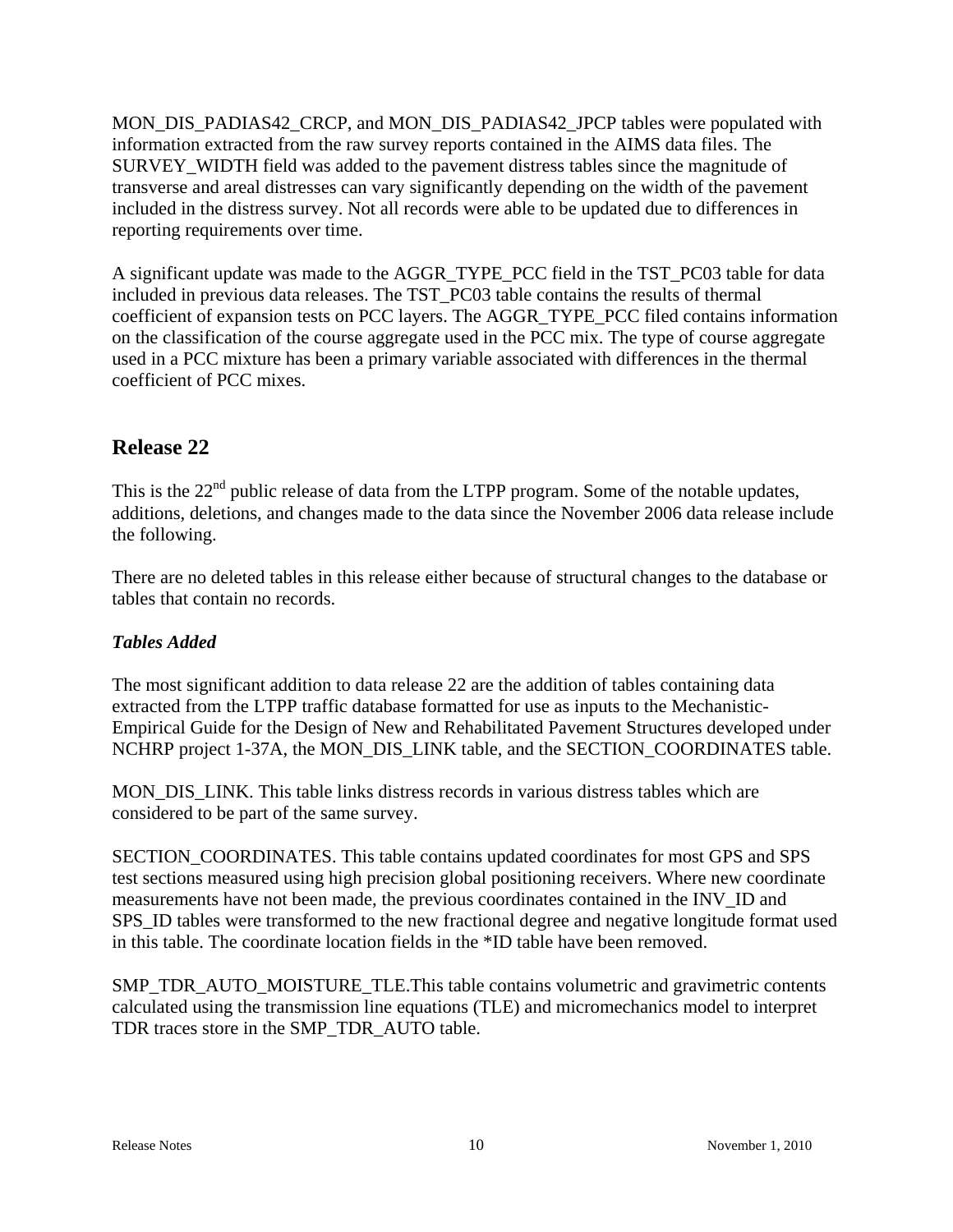SMP\_TDR\_AUTO\_CALIBRATION\_TLE.This table contains the values used to calibrate the micromechanics model to each specific TDR sensor used as the basis of volumetric moisture and density computations contained in the SMP\_TDR\_AUTO\_MOISTURE\_TLE table.

MEPDG\_ADTT\_LTPP\_LN. This table contains estimates of the annual average daily truck traffic in the LTPP test section lane computed by three alternate computation methods.

MEPDG\_AXLE\_DIST. This table contains normalized axle distributions by month, truck class and axle group. Records in this table are generated from the MM\_AX table in the LTPP traffic database that contain at least 210 days of WIM data for a calendar year.

MEPDG\_AX\_BINS. This table contains the weight range of axle weight bins for data contained in the MEPDG\_AXLE\_DIST, MEPDG\_AXLE\_DIST\_ANL, and MEPDG\_AXLE\_DIST\_ANL\_VAR tables.

MEPDG\_AXLE\_DIST\_ANL. This table contains the annual average normalized axle distribution by class and axle group.

MEPDG\_AXLE\_DIST\_ANL\_VAR. This table contains the mean and variance of the elements of the normalized axle distributions by vehicle class and axle type for all years of available site specific monitoring data.

 MEPDG\_AXLES\_PER\_TRUCK. This table contains the annual average number of axles by vehicle class and axle type by year.

MEPDG\_MONTHLY\_ADJ\_FACTORS. This table contains the adjustment factor for of ADTT for each truck class by month.

MEPDG\_VEHICLE\_CLASS\_DIST. This table contains the percentage of trucks by vehicle class within the truck population (FHWA Classes 4-13) on an annual basis.

# *Other Notes*

In the MON\_DIS\_AC\_REV and MON\_DIS\_PADIAS42\_AC tables, the fields for raveling, bleeding, and polished aggregate fields where changed from zero to null for pavement surfaces with a preventative maintenance surface treatment as defined in the LTPP directive D-29. This action was taken since by directive since these type of defects are not supposed to be rated on these types of pavement surfaces. These rules where based on implementation of the SHRP SPS-3 study, but should not be interpreted as meaning that maintenance applications such as chip seals and slurry seals do not bleed or lose aggregate. The original intent of the SPS-3 data collection guidelines was to evaluate how the selected maintenance treatments affected the existing pavement prior to application of the treatment. These distress data collection rules were applied to all LTPP test sections.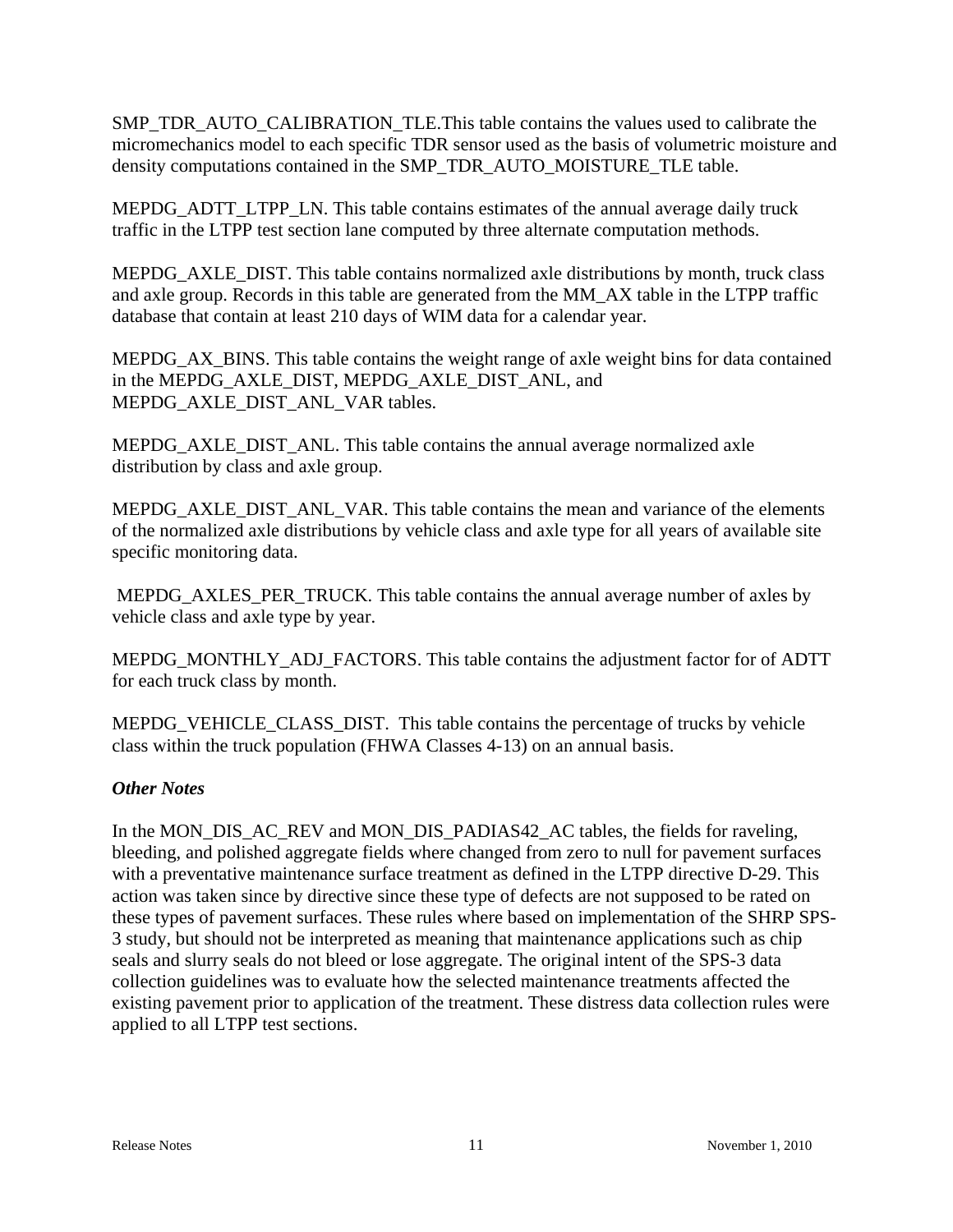The MAY\_OUTPUT field was removed from the MON\_PROFILE\_MASTER table because the index is no longer relevant to current practice and quality issues associated with its computation from some data sets.

In the various MON\_DIS\_\* tables a new field named SURVEY\_WIDTH was added that is not currently populated. This field is being added to indicate differences of the width of pavement distress surveys. Differences in the width of measured distress features cause apparent discrepancies in time series analysis of extent of distress features such as transverse cracking. LTPP plans to start to populate this field for the next data release. Advanced database users can add data to these fields for current research objectives based on information contained in the various distress data forms currently contained in the Ancillary Information System available upon request from LTPP customer service.

In this release, the status of data in the inventory module was set to frozen. Frozen status means that LTPP made one last significant effort to review and correct data contained in this module. Required future changes to this data will be made centrally in order to reduce program costs on a priority basis.

# **Release 21**

This is the  $21<sup>st</sup>$  national release of data from the LTPP program. Some of the notable updates, additions, deletions, and changes made to the data since the November 2005 data release include the following:

# *Tables Added*

TST\_SS14\_UG14\_MASTER, TST\_SS14\_UG14\_DATA, and TST\_SS14\_UG14\_COMMENTS. These three tables contain the results from Dynamic Cone Penetrometer tests performed on SPS test sections as part of the SPS Materials Action Plan. This data release contains measurements from several sections. More data is expected to become available in the next data release.

TST\_SAMPLE\_COMBINE. The purpose of this table is to document the multiple locations used when a sample is combined in order to have enough material to perform a laboratory test. For example, it is often necessary to combine samples of unbound material from different core/borehole locations since the layer is not thick enough to provide enough material to be obtained from one hole. A new sample numbering convention code is being used, which uses an X in the SAMPLE\_NO field to indicate the sample is a combined sample. This new convention will be used for materials from the SPS Materials Action Plan. If resources permit, attempts will be made in the future to add entries to this table for previously combined samples which currently use the \* or \*\* convention in the SAMPLE\_NO field.

TST\_SAMPLE\_BASIC\_INFO. This table is a view that combines basic sampling information from all the other sampling tables to make certain internal automated quality control checks operations easier, and to provide the user with a single source for sampling information. Information contained in this table comes from TST\_ASPHALT\_CEMENT, TST\_FRESH\_PCC,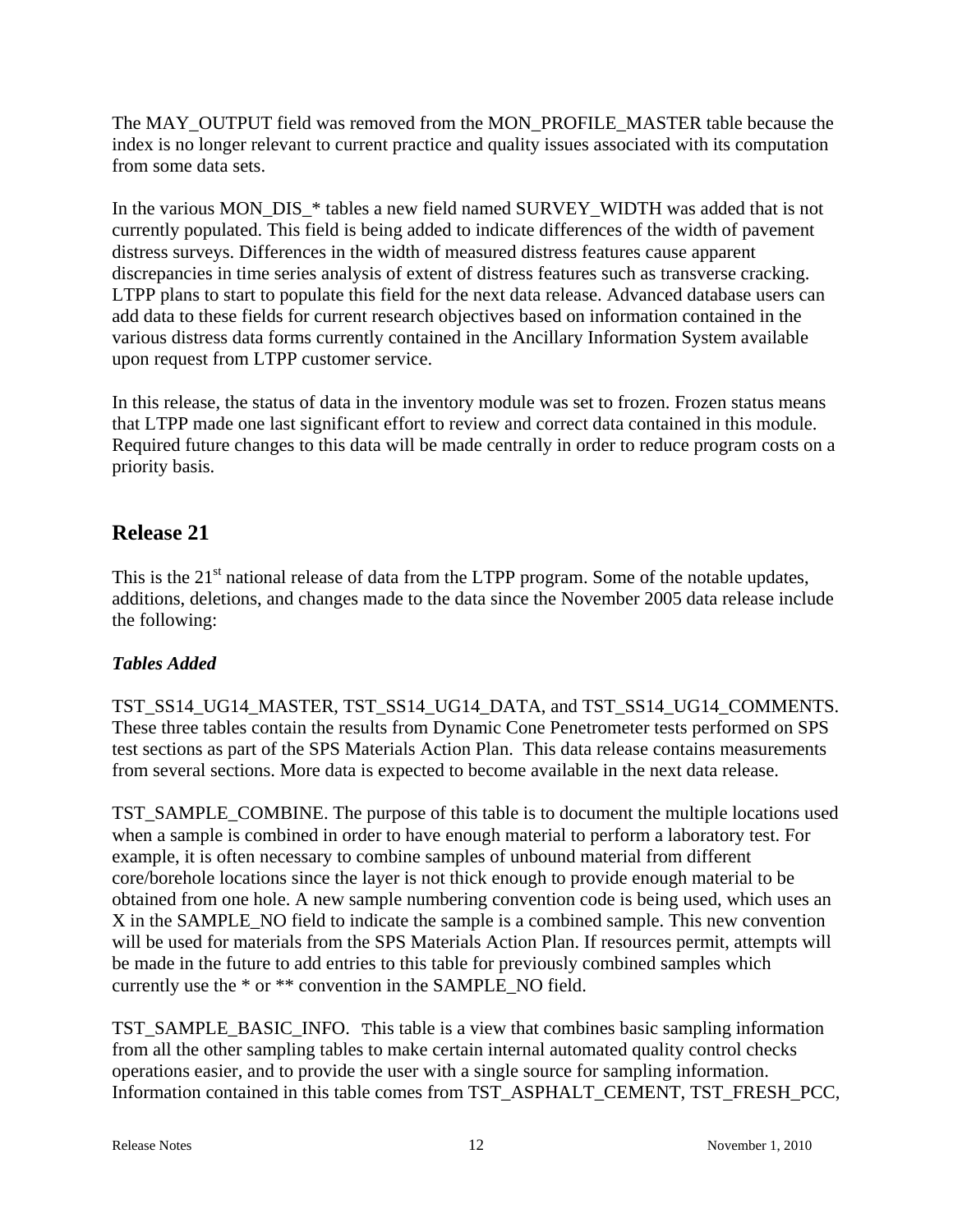# TST\_SAMPLE\_BULK\_AC\_AGG, TST\_SAMPLE\_COMBINE, TST\_SAMPLE\_LAB\_AC\_MIX, TST\_SAMPLE\_LOG, TST\_SAMPLE\_LOG\_LAB, TST\_SAMPLE\_LOG\_SPS\_3\_4, and TST\_UNCOMP\_BITUMINOUS.

### *Tables Removed*

The results of the backcalculation analysis performed on Falling Weight Deflectometer (FWD) data extracted from the database in 1997 have been removed from the SDR because the results of the analysis were valid for a fixed point in time and the rest of the database is dynamic. If users are interested in obtaining this data they should request a copy of SDR 20 from LTPP Customer Service (LTPPINFO@dot.gov). The following tables containing the results of the backcalculation analysis removed are:

MON\_DEFL\_FLX\_BAKCAL\_BASIN MON\_DEFL\_FLX\_BAKCAL\_LAYER MON\_DEFL\_FLX\_BAKCAL\_POINT MON DEFL\_FLX\_BAKCAL\_SECT MON\_DEFL\_FLX\_NMODEL\_POINT MON DEFL\_FLX\_NMODEL\_SECT MON\_DEFL\_RGD\_BAKCAL\_BASIN MON\_DEFL\_RGD\_BAKCAL\_LAYER MON\_DEFL\_RGD\_BAKCAL\_POINT MON\_DEFL\_RGD\_BAKCAL\_SECT

MON\_CATEGORY. This table is being discontinued due to changes to monitoring frequencies in response to the LTPP budget under the SAFETEA-LU legislation. The new monitoring frequencies are contained in LTPP Directive GO-38 available from the WWW.LTPP.ORG web site.

#### *Other Notes*

#### *Data from the SPS Materials Action Plan*

The SPS Materials Action Plan (MAP) was initiated to address the issue of missing materials test data from test sections in the Specific Pavement Study (SPS) experiments. This data release contains the first material test results from this activity. A partial set of data updates are contained in this data release since material sampling and testing are still being performed. This data release contains more material sampling data than material property test results since testing always lags behind field sampling.

#### *Data from the SPS Traffic Pooled Fund Study*

The traffic pooled fund study is designed to address deficiencies and improve the quality and quantity of monitored traffic data from the SPS 1, 2, 5, 6, and 8 projects. This five-year study consists of two phases. Phase I consists of assessing, evaluating, and calibrating the current Weigh-In-Motion (WIM) and Vehicle Classification (VC) systems used to collect traffic data at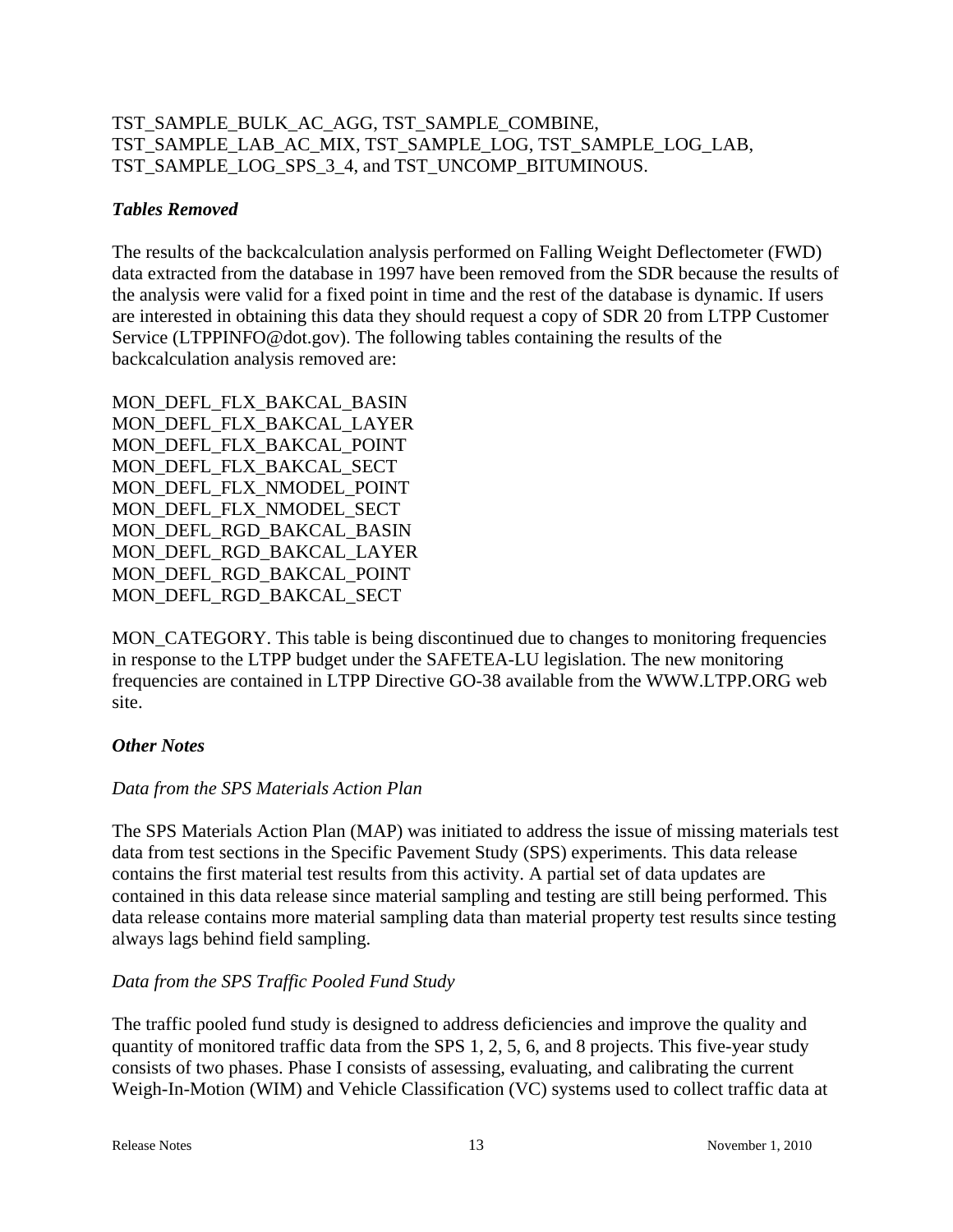the SPS sites across the country. Phase II consists of installing and maintaining new WIM equipment as necessary to ensure high-quality data collection. This is the first release of data from Phase II of the study for the Colorado SPS-2, Maryland SPS-5, and Illinois SPS-6 project sites. The data release also contains traffic data from sites validated as part of Phase I from Florida SPS-1 and 5, Ohio SPS-1 and 2, Texas SPS-1, and Michigan SPS-1.

#### *Photographic Distress and Transverse Profile Data Reconciliation*

After SDR 20, a major effort was made to reconcile pavement distress and transverse profile measurements performed using photographic based technology. The objective of this reconciliation was to resolve discrepancies between field measurements and data contained in the database. This effort has resulted in the addition of approximately 600 distress surveys stored in the MON\_PADIAS42\_\* tables and 1,400 transverse profile measurements stored in the MON\_T\_PROF\_\* tables. Some of these data date back to the start of pavement test sectioning monitoring in1990.

# **Release 20**

This was the 20<sup>th</sup> national release of data from the LTPP program. This release contains some revisions to data included in the January 2005 Data Release. In addition, several tables have been added to this release as noted below:

#### *Tables Added*

TST\_SAMPLE\_BULK\_AC\_AGG: This new table in the Material Testing module contains information on bulk aggregate sampled at asphalt concrete plants for test sections included in the SPS-9 Superpave experiment.

TST\_SAMPLE\_LAB\_AC\_MIX: This new table in the Material Testing module contains information on laboratory mixed AC samples for test sections included in the SPS-9 Superpave experiment.

#### *Tables Removed*

RHB\_ACO\_SP\_PROP: This table was added in SDR 19 and has no data in it yet. It will be included in future releases if data becomes available.

#### *Other Additions to Release 20*

#### *CONSTRUCTION\_NO added to tables:*

The field CONSTRUCTION\_NO field was added to the following Material Testing tables: TST\_ASPHALT\_CEMENT, TST\_FRESH\_PCC, TST\_SAMPLE\_BULK\_AC\_AGG, TST\_SAMPLE\_LOG\_SPS\_3\_4, TST\_UNCOMP\_BITIMINOUS.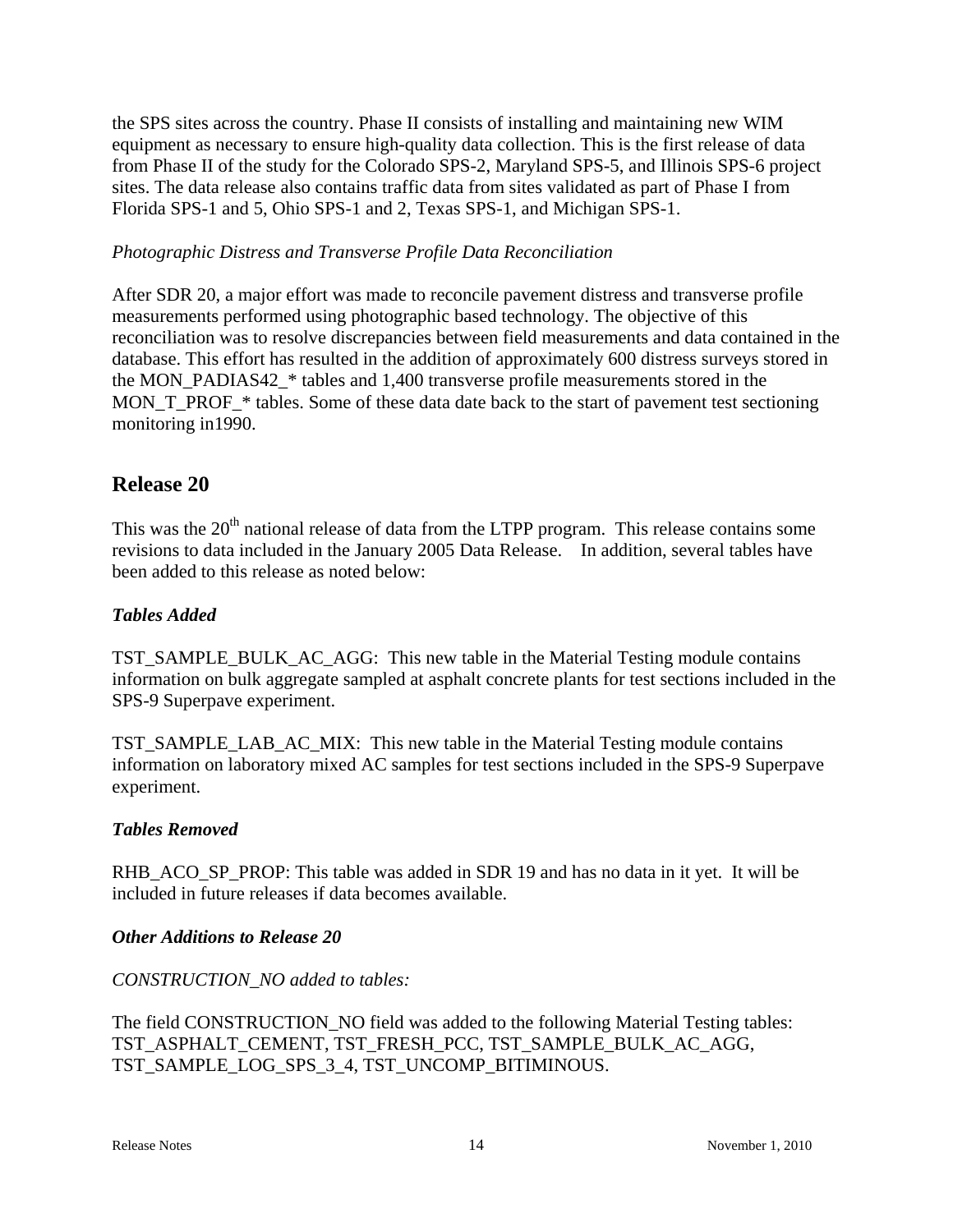#### *Other Notes*

#### *Backcalculation Tables:*

This is the last release of the FWD backcalculation tables in the SDR. This data was calculated from FWD data that was available in 1997. It has become cost prohibitive to continue updates and support these data elements in response to changes and corrections are made to the baseline FWD data. An update was made to these tables to remove records which could no longer be traced to the source FWD data, and to correct these tables with changes made to the source data tables.

#### *MON\_T\_PROF\_CROSS\_SLOPE table*

Population of this table for manual transverse profile measurements for all previous measurements was completed for this data release. From this data, a data user now has the capability of determining if ruts can hold water from a transverse cross slope perspective.

#### *Known Data Issues Not Yet Reported*

The mechanism for reporting LTPP data problems is currently called the Data Analysis/Operations Feedback Report (DAOFR). LTPP data users can view resolved and unresolved DAOFRs at the LTPP web site: http://www.fhwa.dot.gov/pavement/ltpp.

The following unresolved data issues reported in the release notes for data release 19, have not yet been fully addressed. DAOFRs will be prepared in the near future to better document these previously identified problems. Unresolved data problems previously identified in this data upload have already been submitted as DAOFRs to FHWA.

| Table              | Problem                                                         |
|--------------------|-----------------------------------------------------------------|
| AWS_HOURLY_DATA    | For site 350101, the pyranometer readings are suspect.          |
|                    | For certain sections, the faulting values are very inconsistent |
| MON_DIS_JPCC_FAULT | over time.                                                      |
|                    | The POINT_LOC value assigned to a given crack or joint          |
| MON_DIS_JPCC_FAULT | varies slightly over time on some sections                      |
|                    | For certain POINT_LOC's on given section, there are large       |
| MON_DIS_JPCC_FAULT | spikes in the measured faulting value.                          |
|                    | For a given POINT_LOC, the CRACK_OR_JOINT                       |
| MON_DIS_JPCC_FAULT | designation changes over time for some sections.                |
| MON_DIS_*_REV      | Many null values should in fact be recorded as zero.            |
| MON_DIS_AC_REV     | The fatigue cracking values on 010102 are suspect.              |
|                    | For 185518, OTHER indicates multiple patches, while the         |
| MON_DIS_CRCP_REV   | patching fields indicate only one.                              |
|                    | For a number of sites, BEFORE TEMP and AFTER TEMP               |
|                    | are zero during summer months, indicating that the values       |
| MON_DIS_AC_REV     | should probably be null instead.                                |
|                    | Inconsistent rating of transverse cracking on sections          |
| MON_DIS_JPCC_REV   | 290704, 290705                                                  |
| MON_DIS_JPCC_REV   | inconsistent rating of map cracking on section 100210           |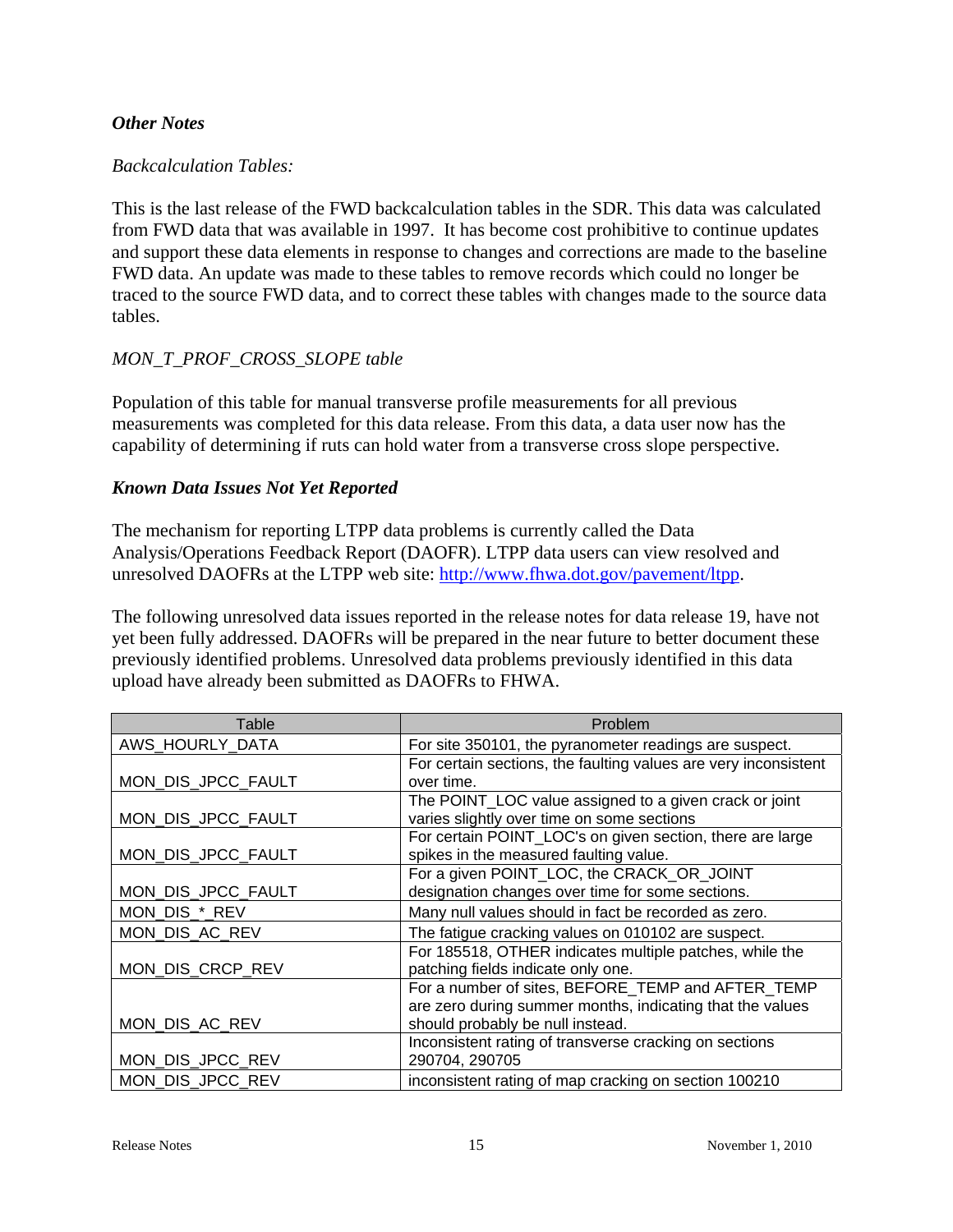| <b>Table</b>               | Problem                                                                 |
|----------------------------|-------------------------------------------------------------------------|
|                            | On section 124000, 7/21/99, OTHER indicate presence of                  |
| MON_DIS_JPCC_REV           | map cracking, though map cracking field contain zeroes.                 |
|                            | For the 8/7/91 survey on the 2906** sections, OTHER                     |
| MON_DIS_JPCC_REV           | indicates pumping, while the pumping fields indicate none.              |
|                            | For 18A430, 5/1/91and 370201, 9/19/02, OTHER indicates                  |
| MON_DIS_JPCC_REV           | polished aggregate, but POLISH_AGG_A = 0.                               |
| MON_DIS_JPCC_FAULT         | EDGE and WHEELPATH measurements differ by > 12mm                        |
|                            | Temperatures very low for certain dates on sections 131031(-            |
| SMP_ATEMP_RAIN_HOUR        | 42) and 351112 (-49)                                                    |
| SMP_ATEMP_RAIN_DAY         | hourly average in HOUR outside min and max values in DAY                |
|                            | Sections 274040(9/22/93), 484143(9/25/97), and                          |
| SMP_ELEV_PCC_DATA          | 833802(various dates) have questionable elevation data.                 |
|                            | Questionable elevation data on 310114, 390901, 460804,                  |
| SMP_ELEV_AC_DATA           | 469187, 501002, 831801, and 906405.                                     |
|                            | 483739, THERM_NO = 18(after 5/6/00) and 11(after6/6/00)                 |
| SMP_MRCTEMP_AUTO_DAY_STATS | have very high values - looks like bad sensor.                          |
|                            | 180901, 0902, 0904, and 0905 have zero PROFILE_INDEX,                   |
| SPS9_PMA_PROFILE           | which is not a reasonable value.                                        |
| TRF EQUIPMENT MASTER       | Where sensor type is null, it should be N.                              |
|                            | Sections/layers: 04_1021 layers 6,7; 18_5518 layers 9,10;               |
|                            | 18_6012, layer 11; 19_3006 layers 5,6; 19_3055 layers 5,6;              |
|                            | and section 27_1085 layer 5, do not have matching layers in             |
| TST_AC01_LAYER             | TST_L05B                                                                |
|                            | In many TST tables, there are SAMPLE_NO entries that do                 |
| Various                    | no have a match in one of the sampling tables.                          |
|                            | In many TST tables, there are LOC_NO entries that do no                 |
| Various                    | have a match in one of the sampling tables.                             |
|                            | For many sections, the LAYER_NO reported does not have a                |
| TST_AC02                   | match in TST_L05B.<br>comments indicate multiple samples, but LOC_NO or |
| TST_AC04                   | SAMPLE_NO are for a single sample.                                      |
|                            | There are many ASH CONTENT values over 2, which may                     |
| TST_AE01                   | indicate the test was not performed properly.                           |
|                            | Many section have holes with locations far outside section              |
| TST_HOLE_LOG               | boundaries (+/1 200').                                                  |
|                            | Ther are many records with negative TRANS_POS, but a                    |
| TST_HOLE_LOG               | LOC_NO not indicative of shoulder testing.                              |
|                            | Many of the values in REPL_LOC_NO are not in LOC_NO                     |
| TST_HOLE_LOG               | for that section.                                                       |
|                            | For many SPS testing locations, POINT_LOC is within                     |
| TST_HOLE_LOG               | another section according to SPS_PROJECT_STATIONS.                      |

# **Release 19**

This was the  $19<sup>th</sup>$  national release of data from the LTPP program. This release contains some revisions to data included in the July 2004 Data Release. This Data Release also includes a new software program, ESALCalc. In addition, several tables have been added to this release and some deleted, as noted, below: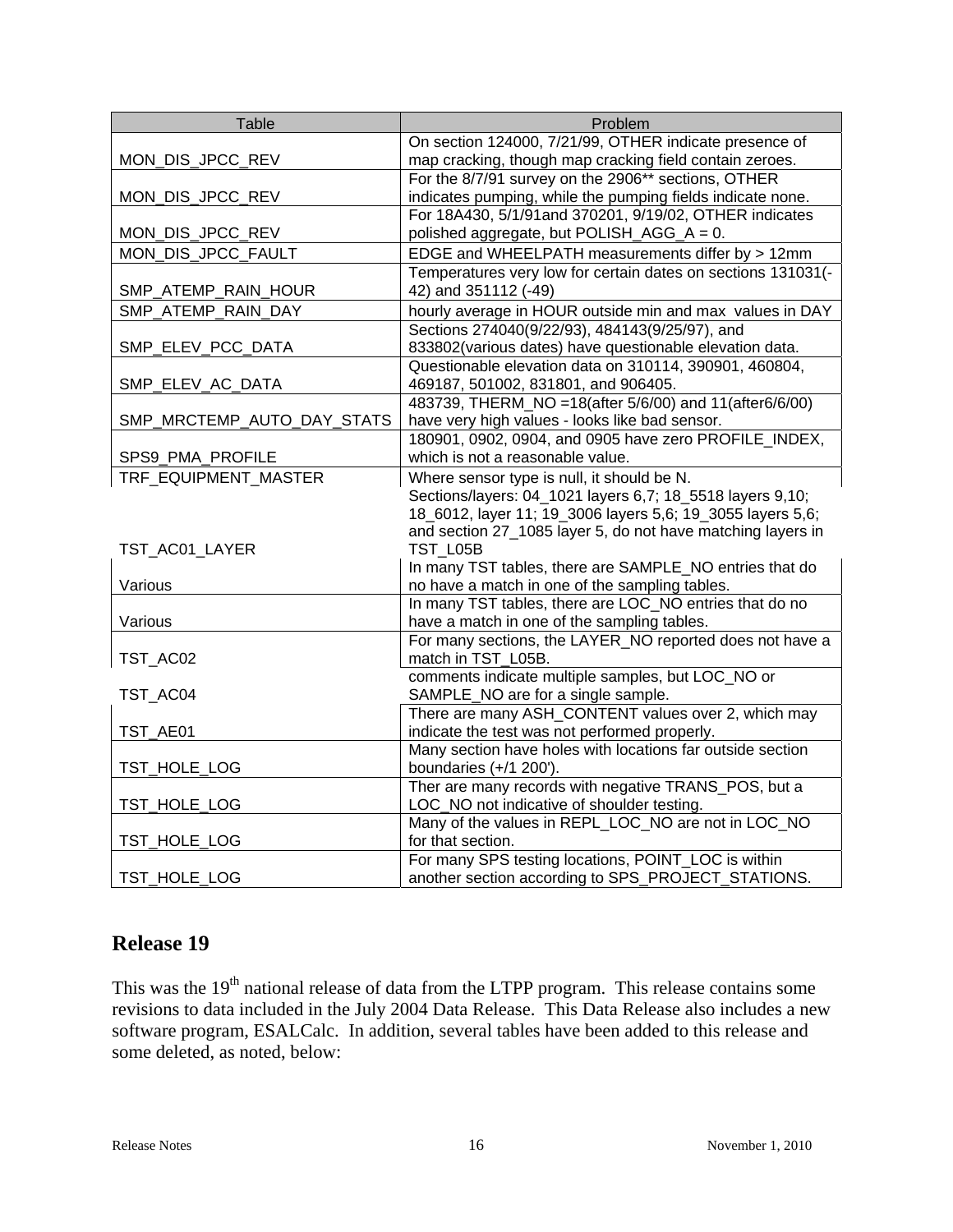# *Tables Added*

*MON\_T\_PROF\_CROSS\_SLOPE:* This new table contains the elevation of the last data point, relative to the begin point, of manual transverse profile measurements made using the Dipstick device. This allows the transverse profile data to be de-normalized so that the true elevation profile, relative to the outside edge of the pavement lane, may be computed. This table is expected to be fully populated in 2006.

*SMP\_TDR\_MANUAL\_MOISTURE:* This table contains volumetric and gravimetric moisture content computed from dielectric constants interpreted and calculated from manually recorded TDR traces.

*CLM\_VWS\_HUMIDITY\_DAILY, CLM\_VWS\_PRECIP\_DAILY, CLM\_VWS\_TEMP\_DAILY, CLM\_VWS\_WIND\_DAILY:* These four tables were created to mirror similar monthly and annual climatic tables and to allow more selective analysis of the various daily data elements. These tables replace the table CLM\_VWS\_DATA\_DAILY. In addition, all Climatic tables contain data that were recomputed from Level E data provided by a national weather agency.

#### *RHB\_ACO\_SP\_\* Tables*

Three new Rehabilitation tables were added to this SDR. These tables are used for non-recycled asphalt pavement overlays using SuperPave properties. The tables and their description are listed in the table below:

| <b>SDR Table Name</b> | <b>Contents</b>                                             |
|-----------------------|-------------------------------------------------------------|
| RHB_ACO_SP_AGGR_PROP  | This table contains Superpave AC overlay aggregate          |
|                       | properties                                                  |
| RHB_ACO_SP_MIX PROP   | This table contains Superpave AC overlay mixture properties |
|                       | as placed                                                   |
| RHB_ACO_SP_PROP       | This table contains Superpave AC overlay asphalt cement     |
|                       | properties                                                  |

#### *Tables Removed*

*MON\_T\_PROF\_DEV\_CONFIG:* This table contains information on equipment configuration settings used to capture, digitize, and interpret transverse profile measurements using the photographic and manual dipstick measurement methods. Note that transverse profile measurements based on the photographic method are obtained at the same time as the photographs for the film-based distress interpretations. Since this table provides little information to the data user, it is no longer included in the SDR.

#### *Rehabilitation Tables*

Several Rehabilitation tables were removed from this Data Release since there are no data stored in the tables. Listed below are the tables that have been removed: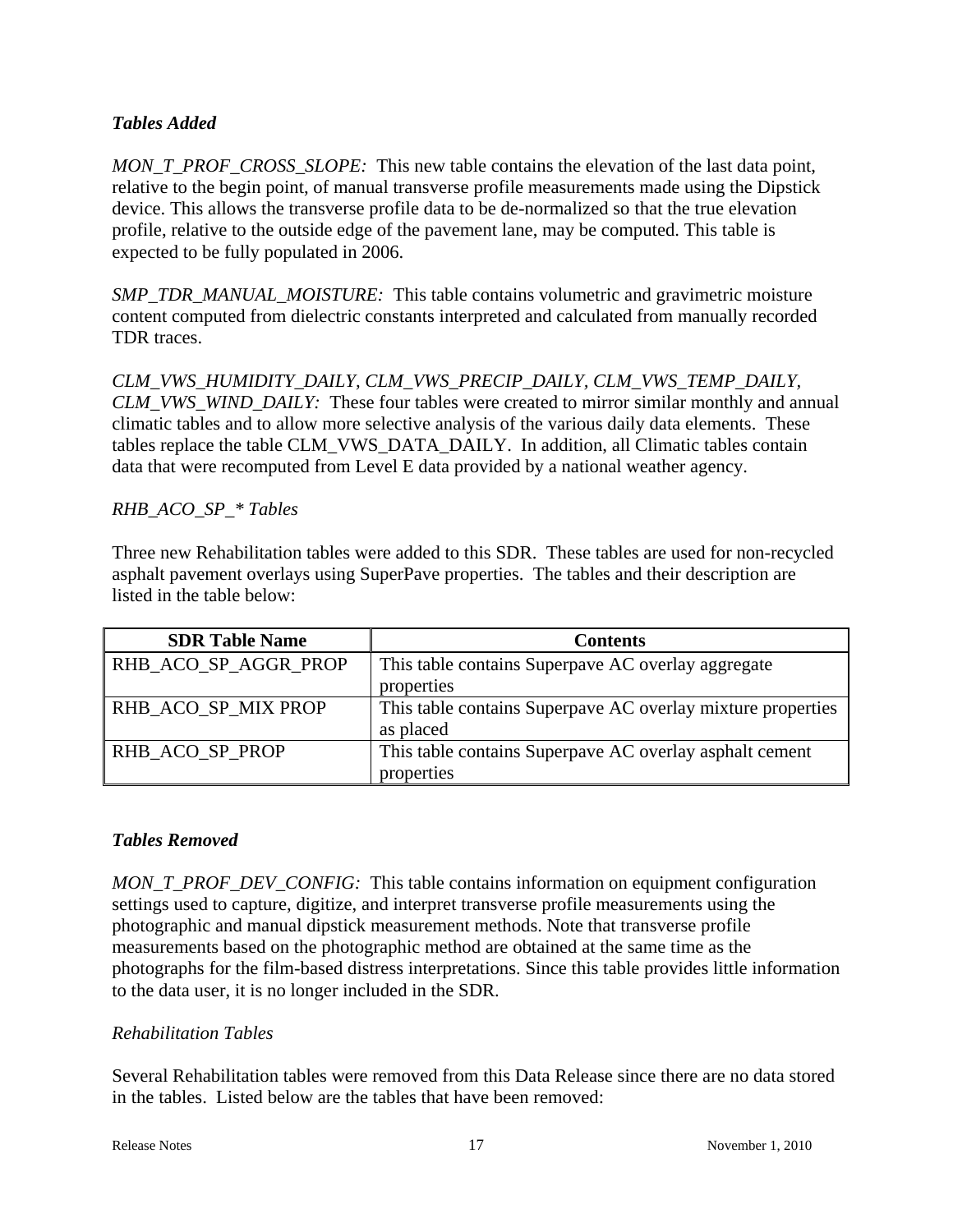RHB\_CMRAP\_COMBINED\_AGG RHB\_CMRAP\_LAB\_AGED\_AC RHB\_CRACK\_SEAT\_PCC RHB\_PCCO\_STEEL RHB\_PRESSURE\_RELIEF RHB\_RCYPCC\_COMBINED\_AGGR RHB\_RCYPCC\_CONSTRUCTION RHB\_RCYPCC\_JOINT RHB\_RCYPCC\_MIXTURE RHB\_RCYPCC\_NEW\_AGGR RHB\_RCYPCC\_STEEL RHB\_RCYPCC\_STRENGTH

*SPS Tables*

Several SPS tables were removed from this Data Release since there are no data stored in the tables. Listed below are the tables that have been removed:

SPS4\_TRANSIENT\_GENERAL SPS4\_TRANSIENT\_MEASURE SPS6\_TRANSFER\_EFFICIENCY SPS7\_LOAD\_TRANSFER SPS7\_PCC\_CRACK\_SEAL SPS7\_ TRANSFER\_EFFICIENCY SPS7\_UNDERSEALING SPS8\_PCC\_FULL\_DEPTH SPS9\_AC\_PATCHES SPS9\_DIAMOND\_GRIND SPS9\_PCC\_JOINT\_RESEAL SPS9\_RUT\_LEVEL\_UP SPS9\_UNDERSEALING

*TST\_SC06:* This table was intended to contain measurements of excess asphalt in bituminous mixtures obtained by using a loaded wheel and sand cohesion. Although the table structure exists, no data for this test were ever loaded into the database. Since this table is empty, it is not included in the SDR.

*TST\_SC13:* This table was intended to contain measurements of the polish value of aggregates used in chip seals applied to SPS-3 sections only. Although the table structure exists, no data for this test were ever loaded into the database. Since this table is empty, it is not included in the SDR.

*TRF\_MONITOR\_BASIC\_INFO:* This table has been replaced by outputs from the ESALCalc software.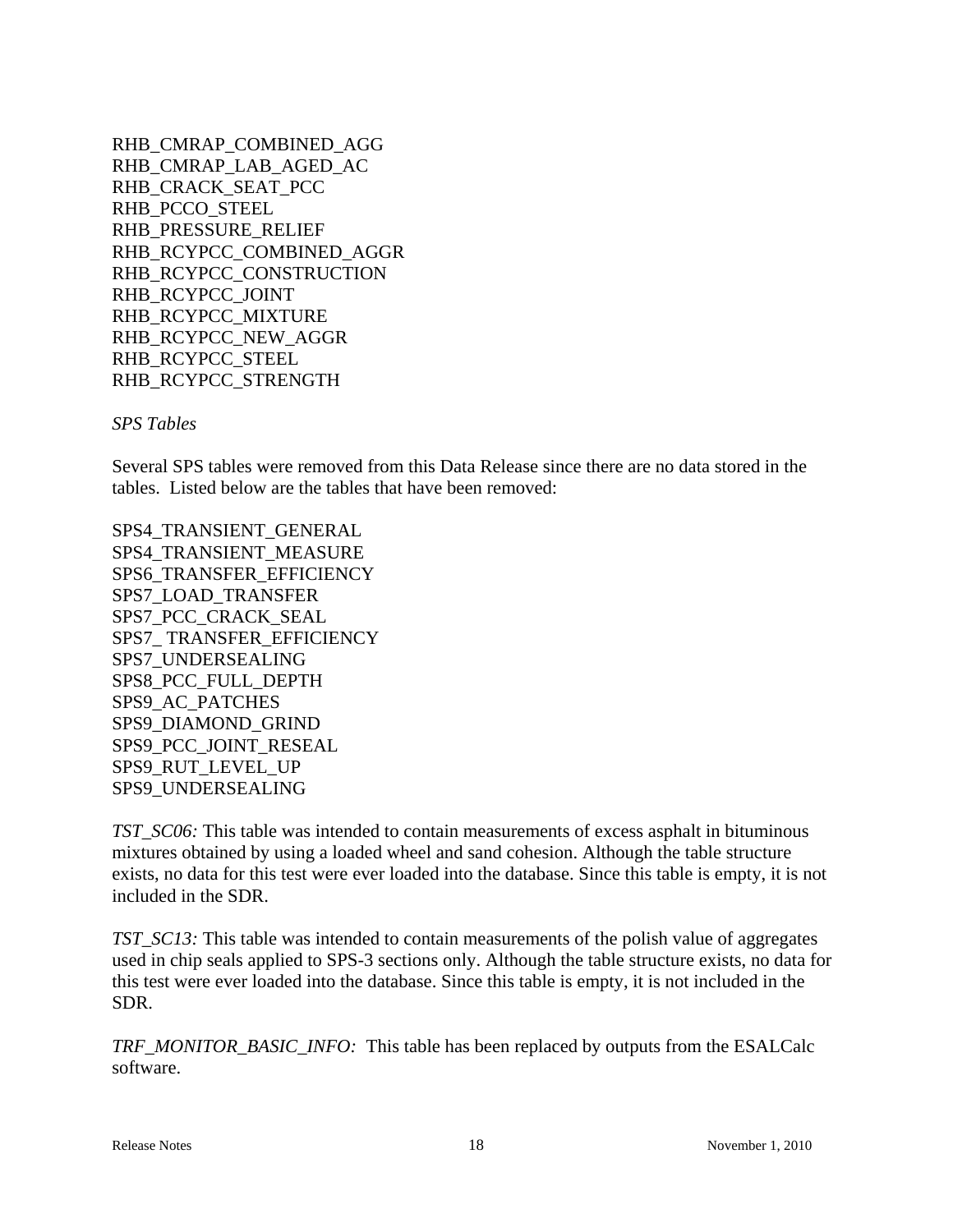### *Other Additions to Release 19*

#### *ESALCalc Software*

A computer program called ESALCalc is included in the January 2005 SDR. This software will compute annual ESAL estimates from traffic monitoring data and pavement structure data. A manual is included with the software.

#### *Restructuring of Data Modules and CD Contents*

Two data modules had to be restructured due to database size limitations in Microsoft® Access 2000. The Climate module was split into three databases: Climate\_Daily\_Humid\_Precip, Climate\_Daily\_Temp\_Wind, and Climate\_Summary\_Data. The two Climate\_Daily\_\* databases contain daily tables, while the Climate\_Summary\_Data database contains monthly, annual, and all other Climate tables.

The Seasonal Monitoring Program (SMP) module was divided into two new databases: Seasonal\_Monitoring and Seasonal\_Monitoring\_TDR\_Meas. The time-domain reflectometry (TDR) measurement tables are in the Seasonal\_Monitoring\_TDR\_Meas database, while all other SMP tables are in the Seasonal\_Monitoring database.

In addition, the data modules had to be rearranged on CDs 1 and 2. The SMP and Backcalculation modules were added to CD 2, which also contains FWD Measurements. This CD has been renamed "Seasonal Monitoring and Deflection". CD 1 remains the same, minus the SMP and Backcalculation modules. CD 1 is referred to as the "Primary Data Set".

#### *Issues Identified Since Release 18*

Below is a table that describes data issues found during a review of the July 2004 Data Release. Data analysts should review this list when performing research.

| <b>Table</b>              | Issue                                                     |
|---------------------------|-----------------------------------------------------------|
| AWS_HOURLY_DATA           | For site 350101, the pyranometer readings are suspect.    |
|                           | The TRAFFIC_RS field is not populated correctly for some  |
| <b>EXPERIMENT_SECTION</b> | records.                                                  |
|                           | For certain sections, the faulting values are very        |
| MON_DIS_JPCC_FAULT        | inconsistent over time.                                   |
|                           | The POINT_LOC value assigned to a given crack or joint    |
| MON_DIS_JPCC_FAULT        | varies slightly over time on some sections.               |
|                           | For certain POINT_LOC's on given section, there are large |
| MON_DIS_JPCC_FAULT        | spikes in the measured faulting value.                    |
|                           | For a given POINT_LOC, the CRACK_OR_JOINT                 |
| MON_DIS_JPCC_FAULT        | designation changes over time for some sections.          |
| MON_DIS_*_REV             | Many null values should, in fact, be recorded as zero.    |
| MON DIS AC REV            | The fatigue cracking values on 010102 are suspect.        |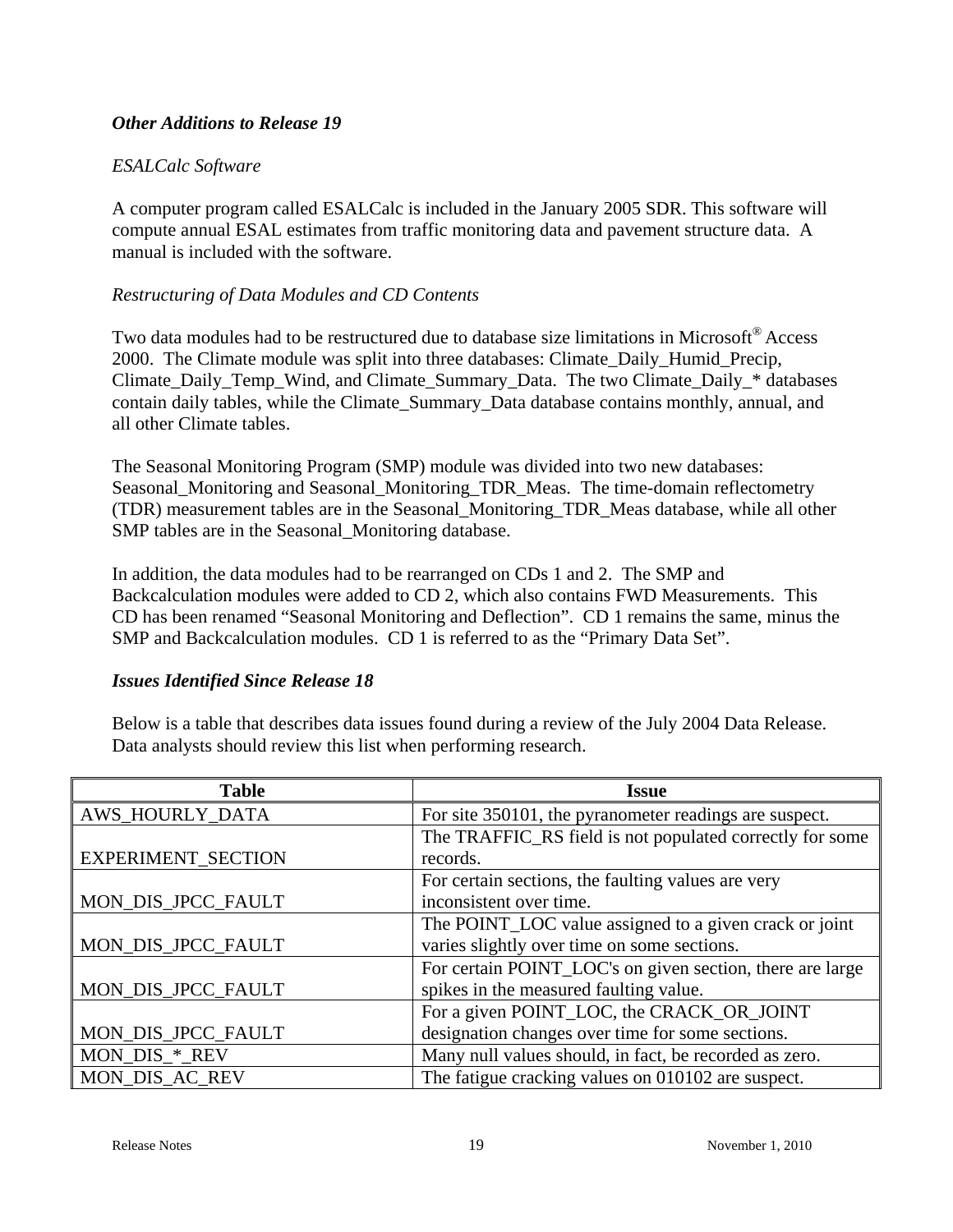| <b>Table</b>               | <b>Issue</b>                                                                                       |
|----------------------------|----------------------------------------------------------------------------------------------------|
|                            | For 185518, OTHER indicates multiple patches, while the                                            |
| MON_DIS_CRCP_REV           | patching fields indicate only one.                                                                 |
|                            | For a number of sites, BEFORE_TEMP and                                                             |
|                            | AFTER_TEMP are zero during summer months, indicating                                               |
| MON_DIS_AC_REV             | that the values should probably be null instead.                                                   |
|                            | On section 485328, $1/22/01$ , PHOTO_VIDEO = P, but                                                |
| MON_DIS_CRCP_REV           | comments indicate no pictures obtained.                                                            |
|                            | 485274, 2/11/97 has LONG_JOINT_SEAL_NO = 0,                                                        |
| MON_DIS_CRCP_REV           | $LONG_JOIN_SEAL_DAM_L > 0.$                                                                        |
|                            | Inconsistent rating of transverse cracking on sections                                             |
| MON_DIS_JPCC_REV           | 290704, 290705.                                                                                    |
|                            | For a number of surveys on various sites, the number of                                            |
| MON_DIS_JPCC_REV           | map cracking areas is zero, but the area is non-zero.                                              |
| MON_DIS_JPCC_REV           | Inconsistent rating of map cracking on section 100210.                                             |
|                            | On section 124000, 7/21/99, OTHER indicates presence of                                            |
| MON_DIS_JPCC_REV           | map cracking, though map cracking field contains zeroes.                                           |
|                            | For 313033, 11/16/99 and 290605, 7/20/95,                                                          |
| MON_DIS_JPCC_REV           | PUMPING_NO = $0$ while PUMPING_L > 0.                                                              |
|                            | For the 8/7/91 survey on the 2906 <sup>**</sup> sections, OTHER                                    |
| MON_DIS_JPCC_REV           | indicates pumping, while the pumping fields indicate none.                                         |
|                            | For 18A430, 5/1/91and 370201, 9/19/02, OTHER indicates                                             |
| MON_DIS_JPCC_REV           | polished aggregate, but POLISH_AGG_A = $0$ .                                                       |
|                            | EDGE and WHEELPATH measurements differ by >                                                        |
| MON_DIS_JPCC_FAULT         | 12mm.                                                                                              |
|                            | Various fault values are entered to 0.1mm, but the device is                                       |
| SMP_JOINT_FAULT            | supposed to read to 1mm only.                                                                      |
|                            | Temperatures very low for certain dates on sections                                                |
| SMP_ATEMP_RAIN_HOUR        | 131031(-42) and 351112 (-49).                                                                      |
|                            | Hourly average in HOUR outside min and max values in                                               |
| SMP_ATEMP_RAIN_DAY         | DAY.                                                                                               |
|                            | Sections 274040 (9/22/93), 484143 (9/25/97), and 833802                                            |
| SMP_ELEV_PCC_DATA          | (various dates) have questionable elevation data.                                                  |
|                            | Questionable elevation data on 310114, 390901, 460804,                                             |
| SMP_ELEV_AC_DATA           | 469187, 501002, 831801, and 906405.<br>$483739$ ( $2/15/97$ ) has null daily values where there is |
|                            | sufficient info in the hourly table $(>20$ hours) to calculate it.                                 |
| SMP_ATEMP_RAIN_DAY         | 483739, THERM_NO = 18(after 5/6/00) and 11(after 6/6/00)                                           |
| SMP_MRCTEMP_AUTO_DAY_STATS | have very high values - looks like bad sensor.                                                     |
|                            | 180901, 0902, 0904, and 0905 have zero                                                             |
| SPS9_PMA_PROFILE           | PROFILE_INDEX, which is not a reasonable value.                                                    |
| TRF_EQUIPMENT_MASTER       | Where sensor type is null, it should be N.                                                         |
|                            | 460901, FIELD_SET = 1 has multiple construction                                                    |
|                            | numbers associated with it - which can cause incorrect CN                                          |
|                            |                                                                                                    |
| TST_HOLE_LOG               | assignment.                                                                                        |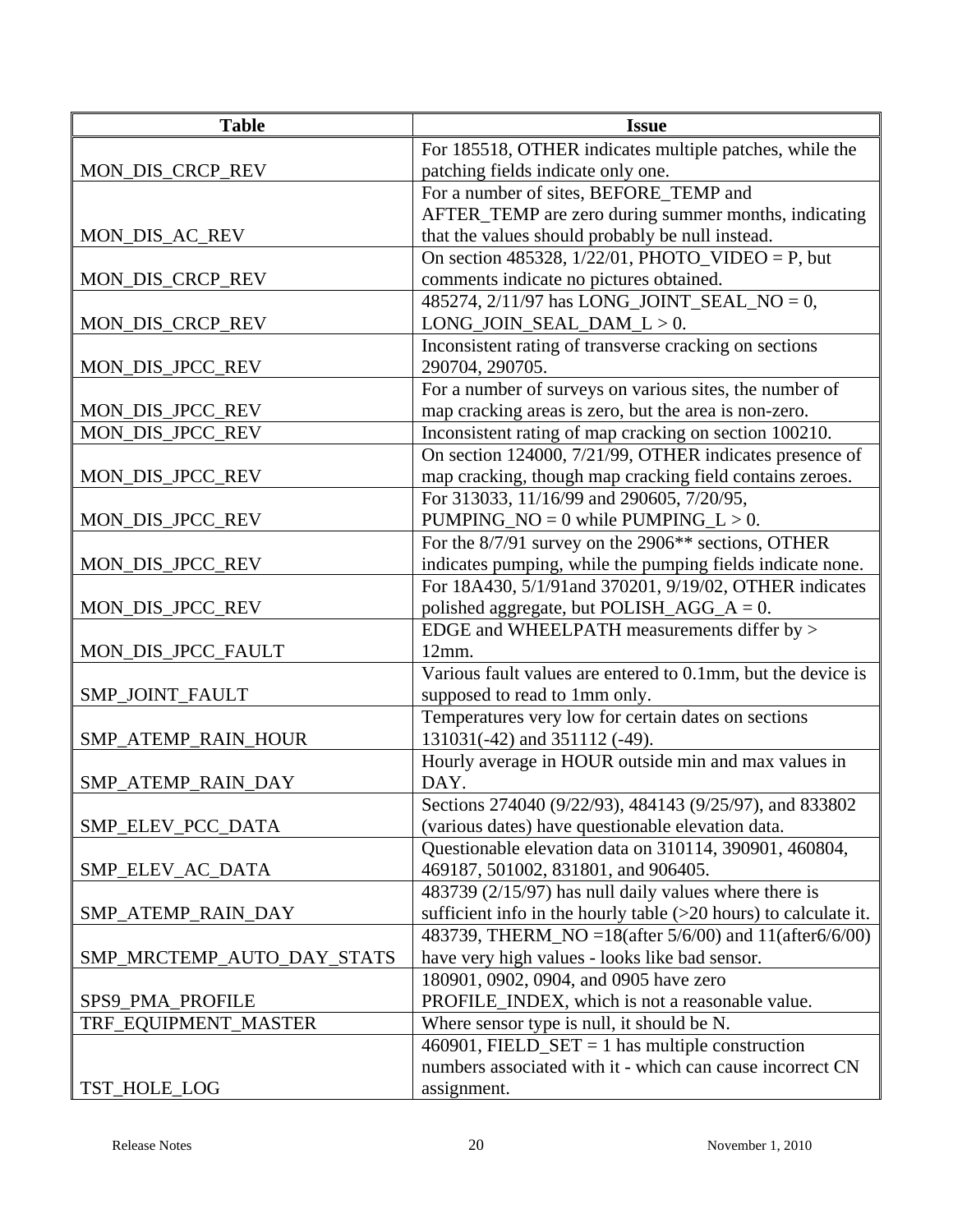| <b>Table</b>   | <b>Issue</b>                                                  |
|----------------|---------------------------------------------------------------|
|                | 089020, FIELD_LAYER_NO = $4$ has an average thickness         |
| TST AC01       | of zero.                                                      |
|                | 2606** layers 4, 5, 6, 260902 layers 5, 6, 7, 469197 layer 5, |
|                | and 511423 layer 6 do not have matching layers in             |
| TST_AC01_LAYER | TST_L05B.                                                     |
|                | For 18A959, there are records with FIELD_LAYER_NO =           |
| TST_AC01_LAYER | 1 (which would be subgrade).                                  |
|                | In many TST tables, there are SAMPLE_NO entries that do       |
| Various        | not have a match in one of the sampling tables.               |
|                | In many TST tables, there are LOC_NO entries that do no       |
| Various        | have a match in one of the sampling tables.                   |
|                | In many TST tables, there are LAYER_NO entries that do        |
| Various        | no have a match in TST_L05B.                                  |
|                | Some records in TST_AE03, PC03, PC06,                         |
|                | SS01_UG01_UG02, SS04_UG08, UG04_SS03, and                     |
|                | UG05_SS05 have test results reported for layers               |
|                | inappropriate for the test type (bound layers for unbound     |
| Various        | tests, $etc$ ).                                               |
|                | Comments indicate multiple samples, but LOC_NO or             |
| TST_AC04       | SAMPLE_NO are for a single sample.                            |
|                | There are many ASH_CONTENT values over 2, which               |
| TST_AE01       | may indicate the test was not done properly.                  |
|                | Many sections have holes with locations far outside section   |
| TST_HOLE_LOG   | boundaries $(+/- 200')$ .                                     |
|                | There are many records with negative TRANS_POS, but a         |
| TST_HOLE_LOG   | LOC_NO not indicative of shoulder testing.                    |
|                | Many of the values in REPL_LOC_NO are not in LOC_NO           |
| TST_HOLE_LOG   | for that section.                                             |
|                | For many SPS testing locations, POINT_LOC is within           |
| TST_HOLE_LOG   | another section according to SPS_PROJECT_STATIONS.            |
|                | Several records have inconsistent LAYER_TYPE and              |
| TST L05B       | DESCRIPTION.                                                  |

# **Release 18**

This was the 18th national release of data from the LTPP program. This release contains some revisions to data included in the January 2004 Data Release. New tables included for the first time in this release and updates are noted in the following: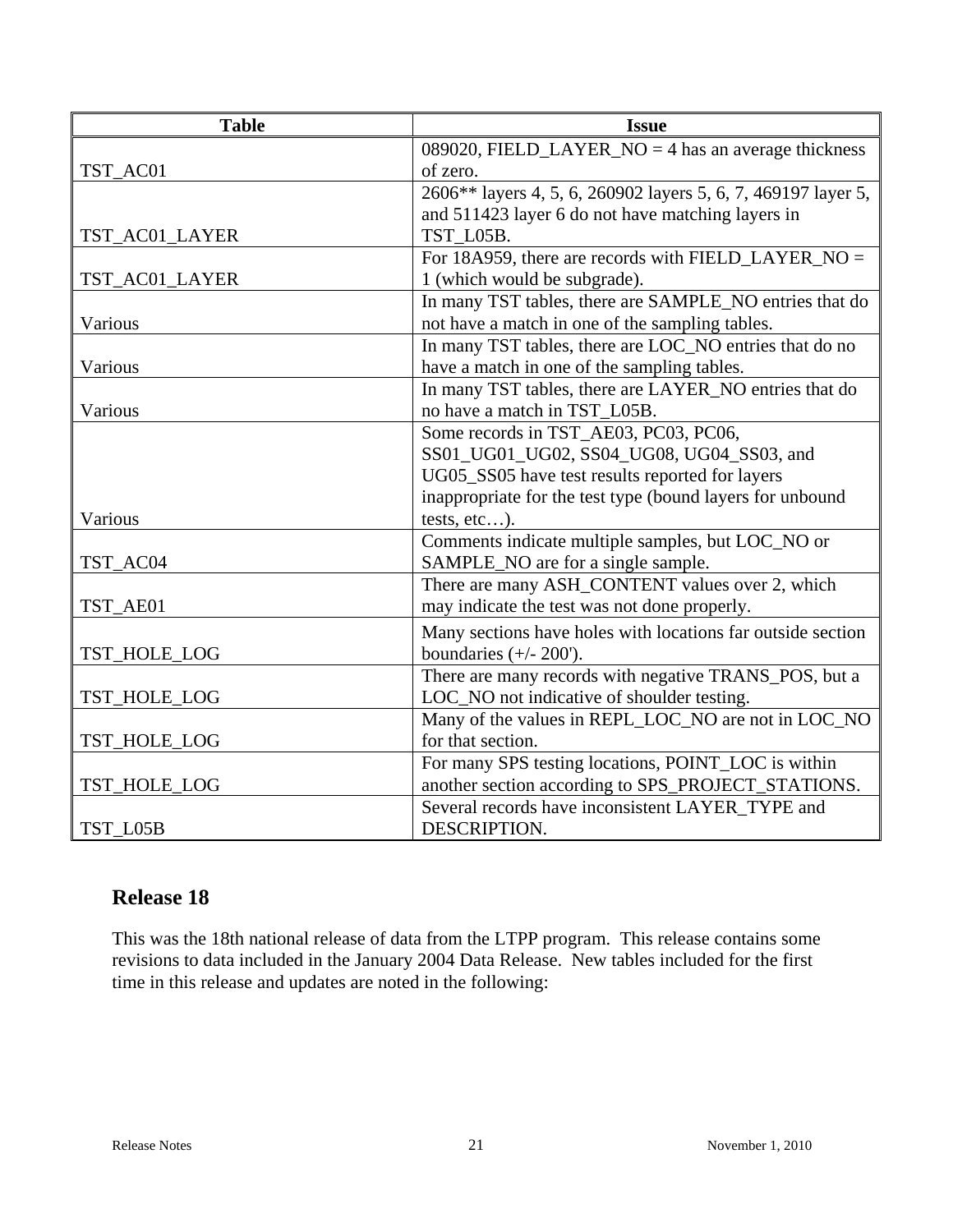# *Ground Penetrating Radar Module*

In 2003, Ground Penetrating Radar (GPR) measurements were performed on a subset of LTPP sections to provide an estimate of layer thickness variations within the monitoring portion of the test section. The measurements were performed on all SPS-1 project sites still in-service at the time. Measurements were also performed on one selected SPS-2, and SPS-5, and SPS-6 project site. The results of the measurements are stored in the GPR data module. Listed below are the tables and a brief description of each:

| <b>SDR Table Name</b>  | <b>Contents</b>                                                |
|------------------------|----------------------------------------------------------------|
| <b>GPR MASTER</b>      | One record is included in GPR_MASTER for each                  |
|                        | measurement pass on a test section. Typically there are two    |
|                        | measurement passes on a test section.                          |
| <b>GPR_THICK_POINT</b> | This table contains the results of the thickness               |
|                        | interpretations from the GPR measurements.                     |
| GPR_THICK_SECT         | This table contains statistics on the thickness and dielectric |
|                        | constant from data contained in the GPR_THICK_POINT            |
|                        | table whose stations fall inside the monitoring portion of the |
|                        | test section.                                                  |
| <b>GPR LINK LAYER</b>  | This table provides a link between pavement layers             |
|                        | identified in the GPR measurements and pavement layers         |
|                        | identified by other means. It is not possible to identify      |
|                        | layers with similar material properties with GPR               |
|                        | measurements. To analyze GPR data, multiple layers in the      |
|                        | physical pavement structure can be combined into a single      |
|                        | layer.                                                         |

# *Drainage Inspection Tables*

Three new tables were added to the Monitoring module containing data information on the condition of the edge drain systems installed at the SPS-1, and -6 projects. In the future, tables may be added for other drainage feature evaluations. Listed below are the tables and a brief description of each:

| <b>SDR Table Name</b>   | <b>Contents</b>                                       |
|-------------------------|-------------------------------------------------------|
| <b>MON DRAIN MASTER</b> | This table contains information on the permanent      |
|                         | features of the edge drain system and the location of |
|                         | the lateral openings.                                 |
| MON_DRAIN_CONDITION     | This table contains information regarding the         |
|                         | condition of the lateral openings and the area around |
|                         | the lateral openings at the time of inspection.       |
| MON DRAIN INSPECT       | This table contains information on the results of the |
|                         | video edge drain inspection.                          |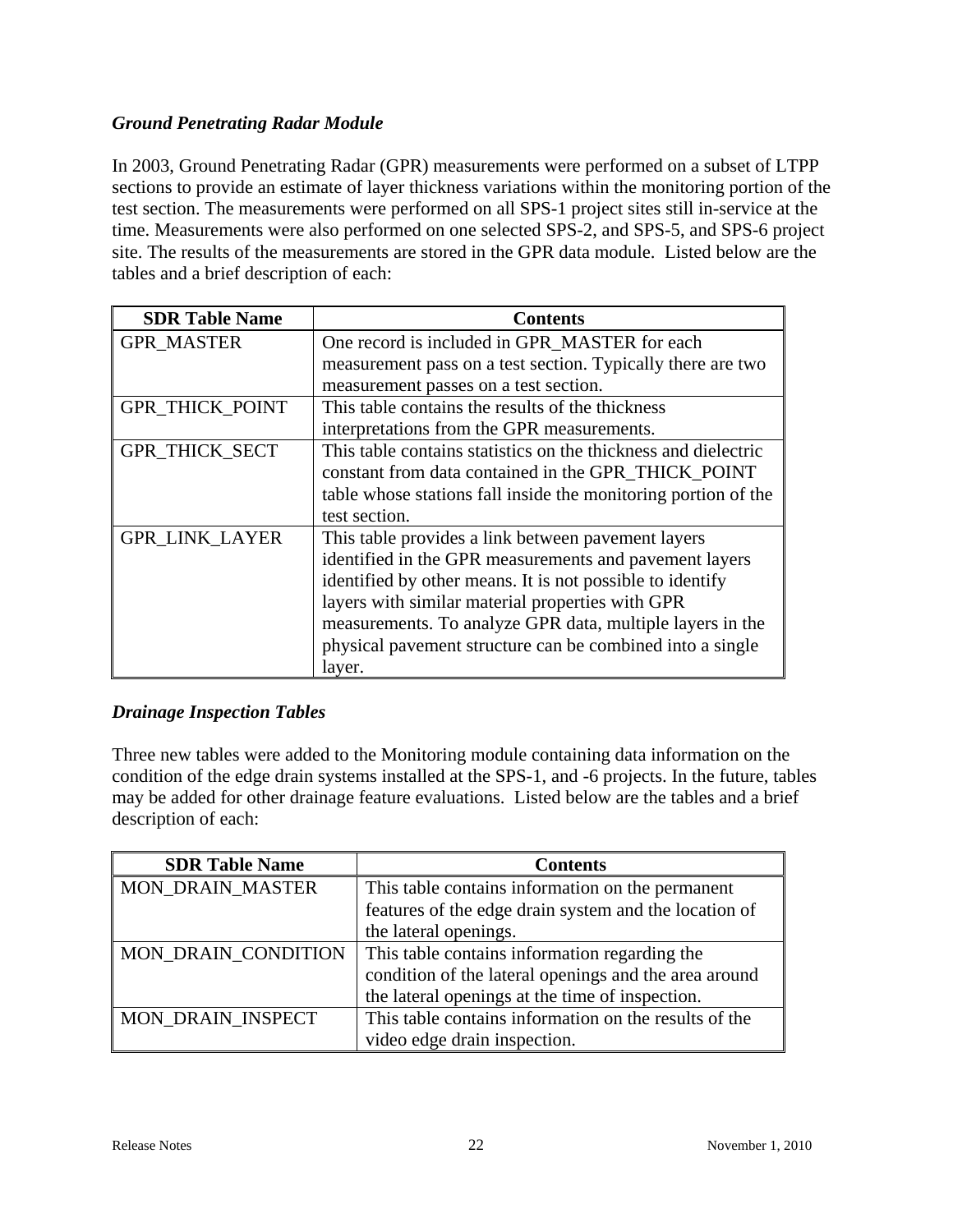*TST\_UNBOUND\_SPEC\_GRAV:* This table contains the specific gravity of unbound base and subgrade materials. Since this test was not specified in the original material test guidelines for LTPP sections, data are only available for a subset of test sections. The current source of this data is from resilient modulus tests performed by one of the LTPP contract laboratories. Although not required, that laboratory contractor included this measurement in their test results. Test data are currently available for test sections in the North Atlantic and Southern Regions. Depending on budget constraints, it is planned to obtain these measurements from SPS project sites in the future. There are no plans to obtain this data from other GPS test sections. This table is currently undergoing population and not all of the available data have been entered.

#### *Climate Data*

This release contains a major data update to the Climatic module covering the period from 1997 to 2002. Additions and corrections were made to the CLM\_SITE\_VWS\_LINK table to add links for test sections and SPS projects missing in the previous data releases. The QC on the CLM tables was run with a "no manual upgrade" policy. A very small percentage of records failed one or more checks and were left in the database with a non-level E RECORD\_STATUS.

#### *Data Dictionary and Codes*

This data release contains a major revision to the data dictionary contained in the LTPPDD table and the codes contained in the CODES table. Some of the revisions included removing fields no longer needed, modifying field descriptions, updating the field indicating the data sheet used to record the data, and adding missing codes.

#### *Tables Removed*

Three tables that were included in previous releases were removed from this release. TST L06 and TST\_L07, which contained the sample disposal record for AC and PCC specimens, were removed since they contained information of little use to a data analyst. The table SMP\_WATERTAB\_DEPTH\_AUTO was also excluded since there was no data in the table, and no data is expected in the future.

# **Release 17**

Data Release 17 was made available in January 2004. This release contains some revisions to data included in the July 2003 Data Release. No changes or updates have been made to data in the climatic and dynamic load response modules.

#### *Superpave Asphalt Binder and Mixture Tests*

Data Release 17 contains, for the first time, the data from Superpave-related asphalt binders and mixtures. This data includes test results from the dynamic shear rheometer, bending beam rheometer, direct tension, gyratory compaction, and volumetric and gravimetric properties of gyratory compacted specimens. This data represents only a partial set of available data. LTPP contractors are still in the process of entering these data and resolving errors. More data are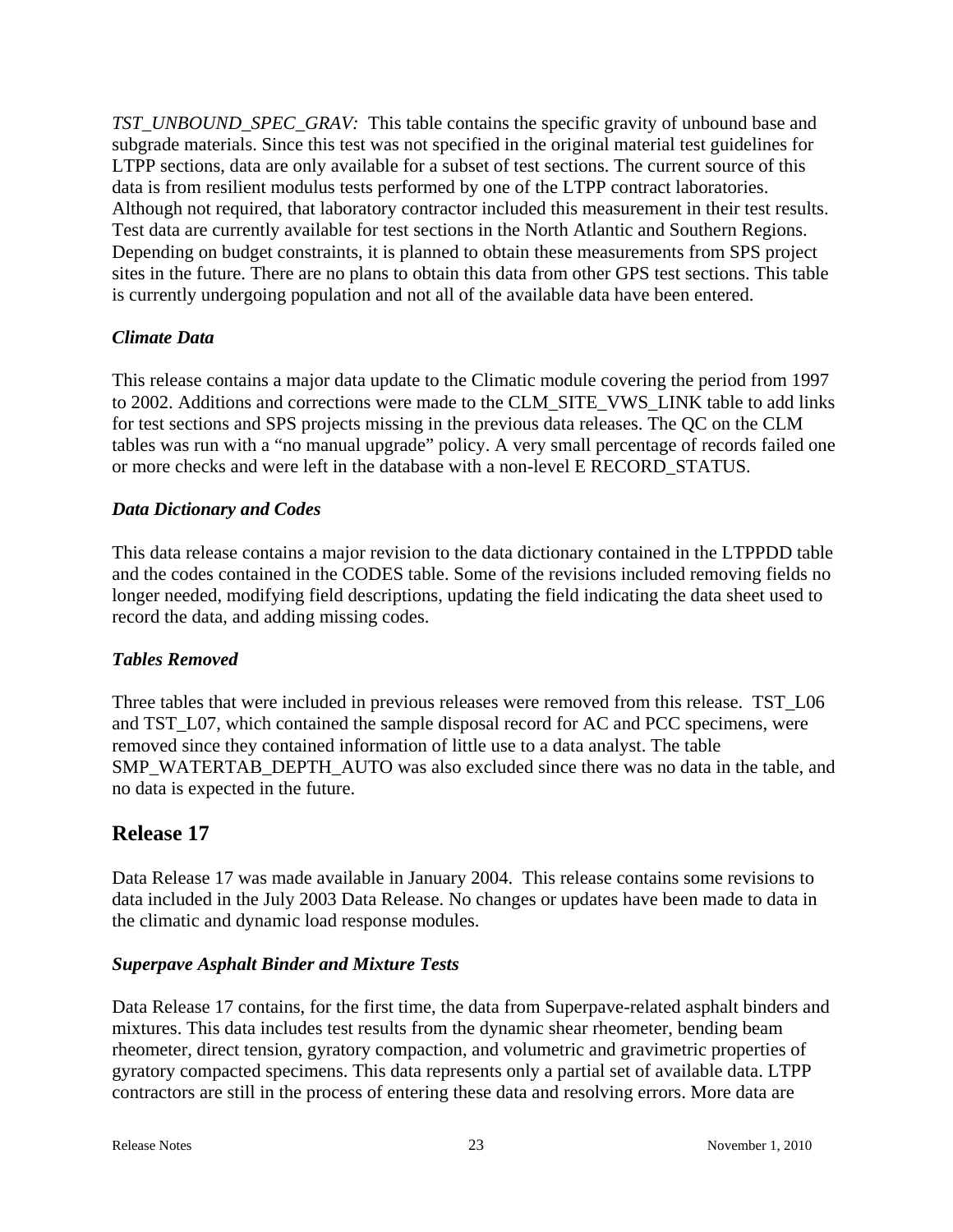expected to be included in Release 18. Data users are encouraged to contact LTPP Customer Service with questions or problems that they may find in the contents of these new tables.

| <b>SDR Table Name</b> | <b>Contents</b>                                         |
|-----------------------|---------------------------------------------------------|
| TST_LINK_LAYER        | Links between TST_ID and layers in TST_L05B             |
| TST LINK SAMPLE       | Links between TST_ID and samples in                     |
|                       | TST SAMPLE LOG                                          |
| TST_AE07_MASTER       | Sample and configuration information for Dynamic Shear  |
|                       | Rheometer (DSR) test                                    |
| TST_AE07_DATA         | Data from Dynamic Shear Rheometer (DSR) test            |
| TST_AE08_MASTER       | Sample and configuration information for Bending Beam   |
|                       | Rheometer (BBR) test                                    |
| TST_AE08_DATA         | Data from Bending Beam Rheometer (BBR) test             |
| TST_AE09_MASTER       | Sample and configuration information for Direct Tension |
|                       | (DT) test                                               |
| TST_AE09_DATA         | Data from Direct Tension (DT) test                      |
| TST_SP01_MASTER       | Sample and configuration information for gyratory       |
|                       | compaction test                                         |
| TST_SP01_DATA         | Data from gyratory compaction test                      |
| TST SP02              | Asphalt mix volumetric and gravimetric information      |

To store these data, the following eleven tables were added to the material test module (TST).

Since some of these tests represent samples of materials used in more than one layer on multiple test sections, a field named TST\_ID is used as primary key in these tables to link material test results to test sections and pavement layers. The TST\_LINK\_LAYER table provides a linkage between TST\_ID and test sections and pavement layers in the TST\_L05B table, using the fields STATE\_CODE, SHRP\_ID, CONSTRUCTION\_NO, and LAYER\_NO. The TST\_LINK\_SAMPLE table provides linkage between TST\_ID and material sampling information contained in TST\_SAMPLE\_LOG using the fields STATE\_CODE, SHRP\_ID, FIELD\_NO and SAMPLE\_NO.

# *Supplemental Test Section QC*

This is the first data release that includes the results of quality checks on data from supplemental test sections constructed on the Specific Pavement Studies sites. The RECORD\_STATUS field in records for supplemental test sections should now be populated as it is for other test sections. Although the majority of the new checks worked as expected, data users may find some anomalies that have not been corrected. Please contact LTPP Customer Service with questions or issues related to supplemental section QC.

# *SPS 9 Construction Data*

SPS-9 construction data was first released in the July 2003 data release. Work continues on entering SPS-9 construction data to the SPS module.